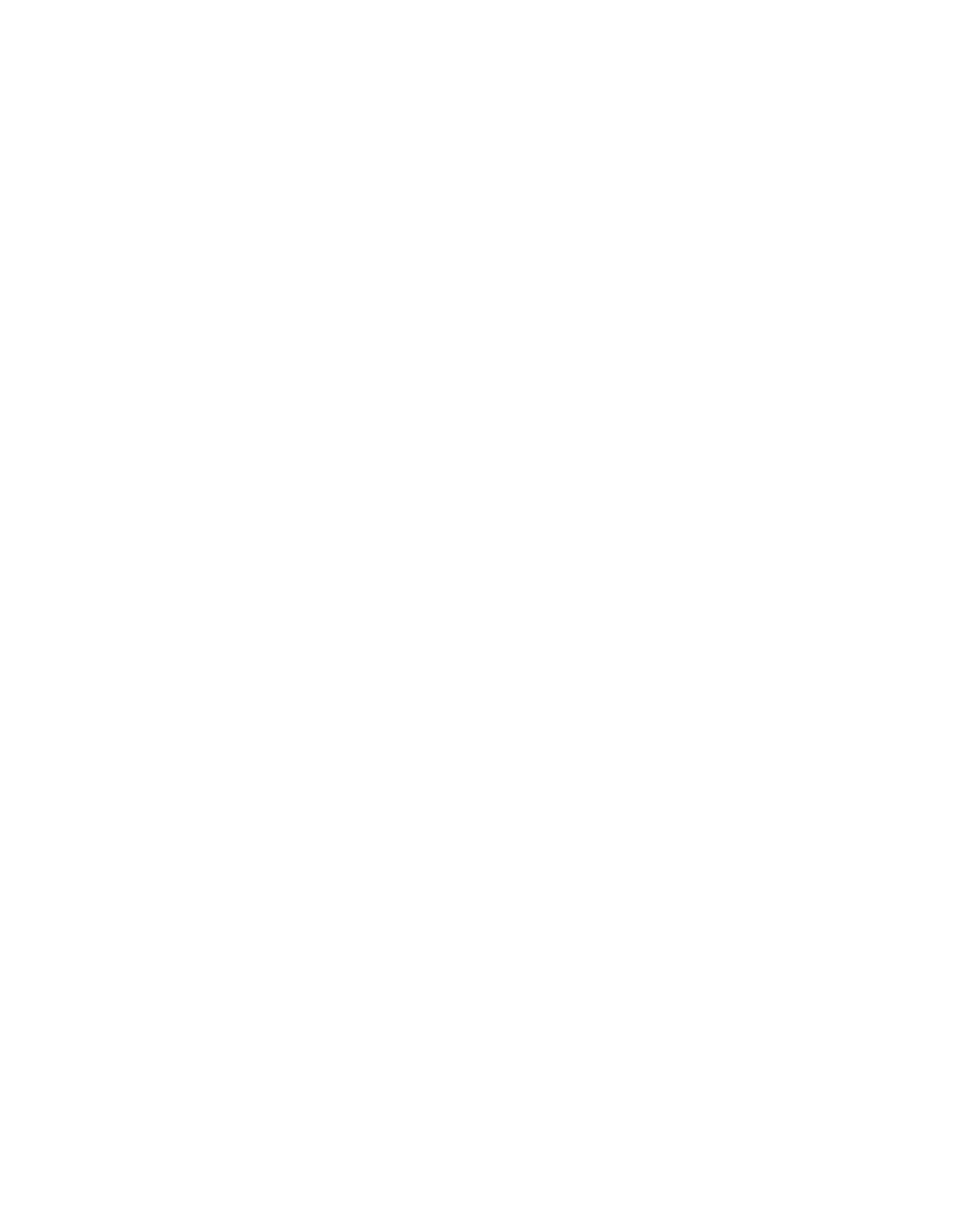# **WE ARE BACK: SO, WHAT'S NEXT?**

Greetings to our veteran faculty and staff members and to newcomers alike, and welcome to the start-up of the new academic year.

We are back, at least for the most part! We are back in business at full staff and full speed, live and in person, with mostly face-to-face classes. And, we are back populating our beloved campus and all its venues.

What a whirlwind year we just experienced, full of challenges like we have never faced before. The effects of the COVID-19 pandemic permeated throughout the academy and across campus in so many ways. We became a different university in many ways, and we learned how to play Hollywood Squares on Zoom.

I applaud our faculty and staff for your stellar efforts in retrofitting our instructional delivery system and our entire campus environment to meet the health and safety requirements and protocols necessary to combat the dreaded virus. Despite a few spikes in positive testing here and there, we were basically successful throughout the year in keeping the number of COVID-19 cases on campus tamped down to low single digits. Thank you for being good team members in this important battle this past year, and for continuing to do so as we commence the new academic year.

While we welcome the reset to some semblance of normalcy, we are only partially back, unfortunately, due to the surge of the Delta variant. Thus, today's convocation is both in person and live-streamed for the benefit of all faculty and staff. Just as we began to break out of the COVID-19 climate to some extent, we now find ourselves in the position of having to remain vigilant so as not to fall into a trap of complacency and to allow a resurgence of the virus amongst us. As you likely know by now, we have relaxed many of our response protocols from this past year, and we are following CDC and state health department guidance as closely as possible.

But, we are necessarily keeping some protocols in place to confront the Delta variant surge that is now upon us. The state health department advises that we may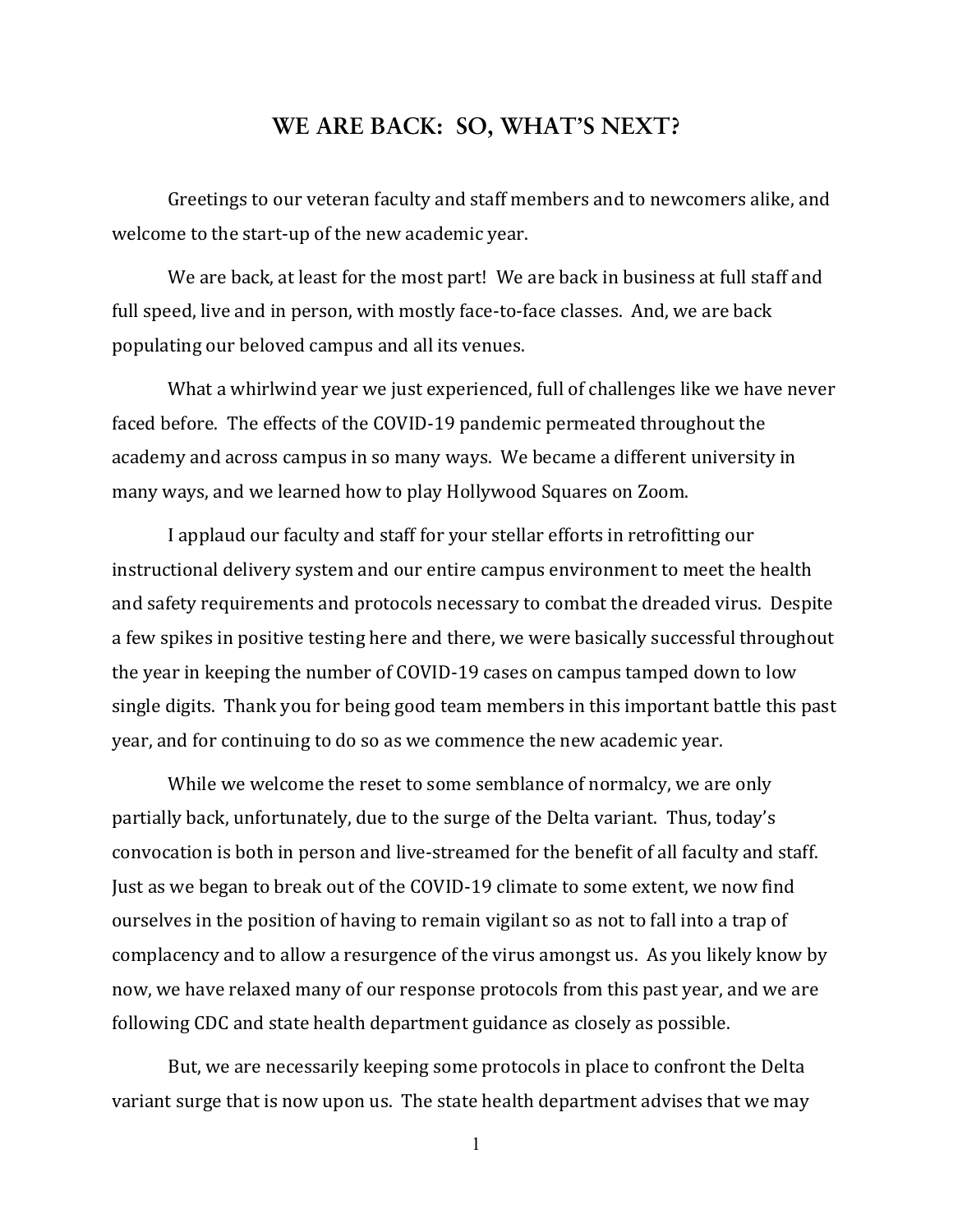likely see a huge increase in cases on all university campuses as school opens and soon thereafter. The Delta variant is more virulent than the alpha strain, it is three times more contagious than its predecessor, and it can spread more quickly to more people. So, the challenges ahead for us, especially in the first several weeks of the semester, are quite serious. We are advised that approximately 75% of our students will come back to school unvaccinated, thus presenting the possibility for lots of quick transmission and positive cases. State health officials strongly recommend that all employees and students get vaccinated.

The basic state of play regarding COVID-19 response for Delta State — as well as for the other seven state universities — is simple: Until the Delta variant surge subsides, masks are required for all students, faculty, staff, and visitors while indoors on campus — including in classes —, and this requirement applies whether individuals are vaccinated or unvaccinated. We are advised to avoid indoor "mix and mingle" social gatherings that facilitate transmission of COVID-19. We highly recommend that everyone get vaccinated if you are not vaccinated already. We are very actively promoting the vaccine, and offering it to all comers. Just go by our campus health center. Our first and highest responsibility as a university is to provide a safe campus environment, and we aim to do so. Parents, students, and you — our faculty and staff — look to us to ensure that standard of safety. Hopefully, this new surge will subside in the early fall, and we can relax the mask requirement at some point. Until then, please join in our efforts to communicate the new protocols to the entire campus community, and serve as good exemplars by getting the vaccine and masking up. Also, if you would feel safer wearing an N-95 mask, just ask. We have an ample supply.

As for the state of the university, first and foremost, we are a safe and healthy campus. We are in a strong position — financially and academically. Our cash position is far better than just a year ago, despite the challenges of COVID-19, and our budget is a robust and workable one, despite enrollment losses last year. We increased our cash position by more than \$2.5 million over last year, and reduced our student debt receivables by more than a million dollars. Our leadership team is solid, and we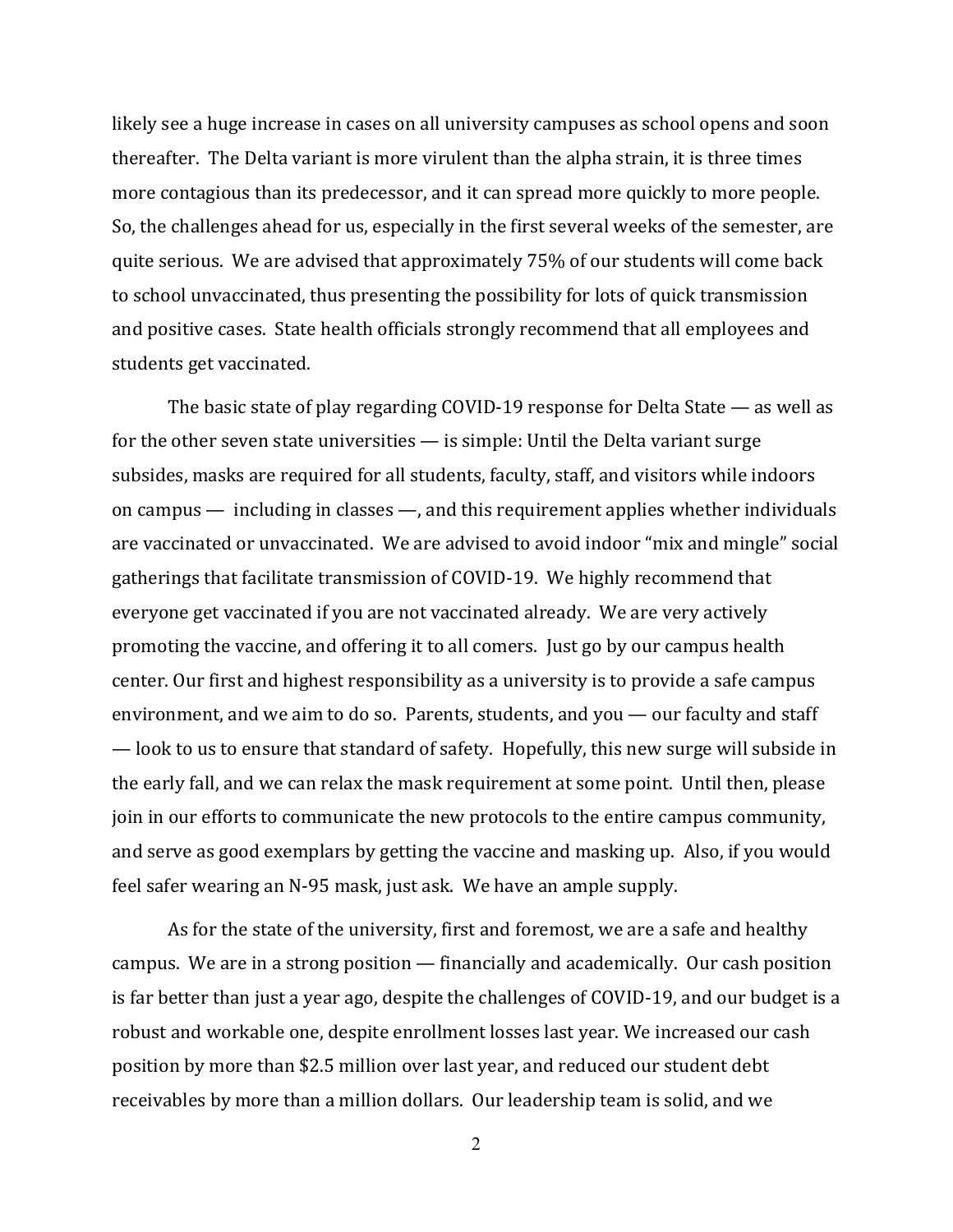welcome the energy and fresh ideas of new members. We have doubled down on recruiting efforts. Our undergraduate and graduate admissions teams have worked very hard to help us return to pre-COVID numbers of students, and we are cautiously optimistic about an increase in fall enrollment. The Centennial Capital Fundraising Campaign for Delta State is in full swing, and we are beyond the 60% mark toward our goal of \$50 million. I was very pleased that we could provide a two and a half percent pay raise to all full-time employees, and that we were also able to elevate the compensation level for equity and market reasons for 140 faculty and staff positions.

In the service of our students, our people are our greatest assets and resources, and we will do everything possible not only to protect you and your positions, but to improve your compensation and benefits whenever possible. I am proud of you and what we are doing at Delta State to provide our students with a great education and the opportunities of a lifetime. That is our collective mission, and it should also be our passion. It is certainly mine, because I well remember, and am grateful for, the outstanding education and experiences I had here as a student a half century ago, and because this mission is so important to current and future generations of college students.

I ask you now to join me in reflecting on the lives and contributions of our recently deceased colleagues, students, and friends who served Delta State so well: Ms. Katherine Hobart Adams; Ms. Lillian Andrews, Ms. Amanda Jane Baker, Dr. Thomas N. Boschert; Dr. Janie Allen Bradley; Dr. Ray Bridges; Dr. Ralph Brown; Mr. Sam Byrd; Ms. Cynthia Borgognoni Cocilova; Ms. Deborah Pittman Cox; Mr. Lee Curry; Mrs. Fay Davidson; Mr. Pat Denton; Ms. Kay Dockery; Mrs. Evelyn Turner Echols; Ms. Betsy Bobo Elliott; Dr. Mary (Kay Kay) Elliott and her husband, Dr. Robert Elliott; Ms. Debra Ferguson and her husband, Mr. Owen Taylor; Mr. Noel Funchess; Mr. Shane Garrard; Dr. Bryce Griffis; Ms. Marjorie Hackney; Ms. Courtney LaShay James Haynes; Dr. Gary Hemphill; Mr. Sam Henderson; Ms. Bonnie Horton; Mr. James Wilson Jacks, Sr.; Ms. Fayrene West Johnson; Mr. Jasper Johnson; Mr. Robert Johnston; Mr. Artie Kamien; Ms. Amy Buckles Klein; Ms. Louise Lindsey; Ms. Diane Makamson; Ms. Rose "Took" Mason;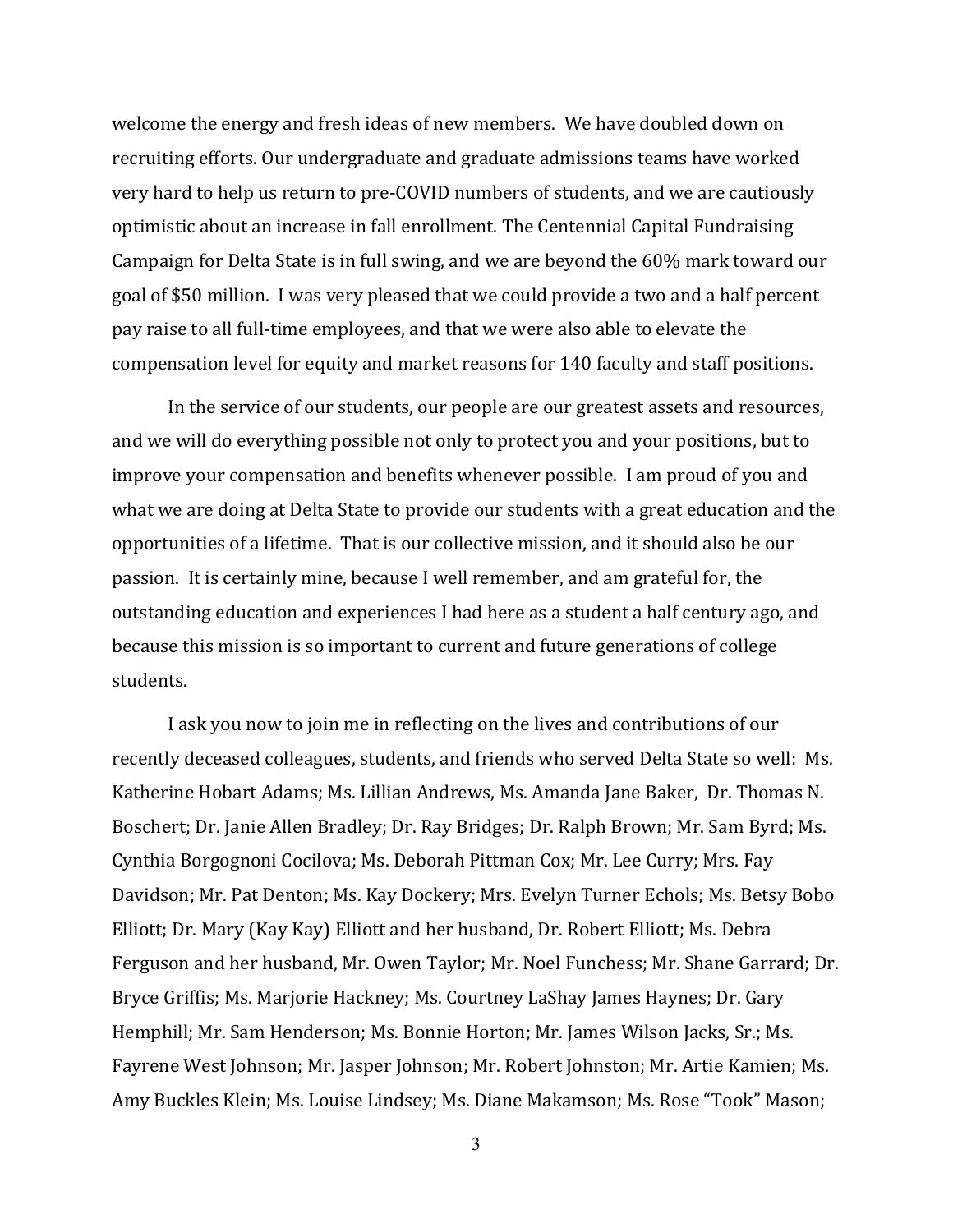Mr. Jim Hunter McCaleb; Mr. Steve McClellan; Ms. Lucille McCool; Representative Nolan Mettetal; Mr. Ollie Mohamed, Jr.; Representative John L. Pearson, III; Ms. Theresa Holloway Pearson; Mr. Jack Phillips; Ms. Michele Reed; Ms. Terry Simmons; Dr. Don Skelton; Dr. Ted Solomon; Mr. Leland Speed; Ms. Stephanie Brown Stevens; Dr. Richard "Dick" Strahan; Ms. Barbara Varner; Mr. Ronnie L. Vaughn III; Mr. John Wilson; Governor William Winter and his wife, Mrs. Elise Varner Winter; and, Dr. Leila Wynn. Please join me in a moment of silence in their memory.

As we reflect on all that happened this past year, in the midst of the pandemic at that, I wonder how we could top what we just experienced in terms of "out-of-the ordinary" for a university enterprise. I know you share my excitement that we are back. And, now, we must ask, "what next?"

For starters, I have two sure bets for you in the "what next" category. We have experienced two major turnovers in the university executive corps. I am very pleased to welcome and introduce to you two "who next" professionals who have joined the Delta State team: Dr. Andy Novobilski, our new Provost and Vice-President for Academic Affairs, and Dr. Eddie Lovin, our new Vice-President for Student Affairs. Gentlemen, please stand and be recognized.

Dr. Novobilski takes over as Provost for Dr. Charles McAdams, who retired after serving seven and a half years with great distinction. Dr. Lovin assumes the Student Affairs Vice Presidency following the departure of Dr. Vernell Bennett-Fairs, who left Delta State to serve as President of Lemoyne-Owen College in Memphis, and following outstanding interim service by Dr. Kurt Keppler, who served in the Student Affairs role for the spring term.

Both of our new Vice Presidents have hit the ground running, and have been fully engaged in their respective portfolios and duties since July 1. They are terrific additions to our leadership team, and I want them to know we welcome them with open arms and all the green swag they can handle or wear. They are already helping us to determine "what's next" for the university, and providing us with leadership to new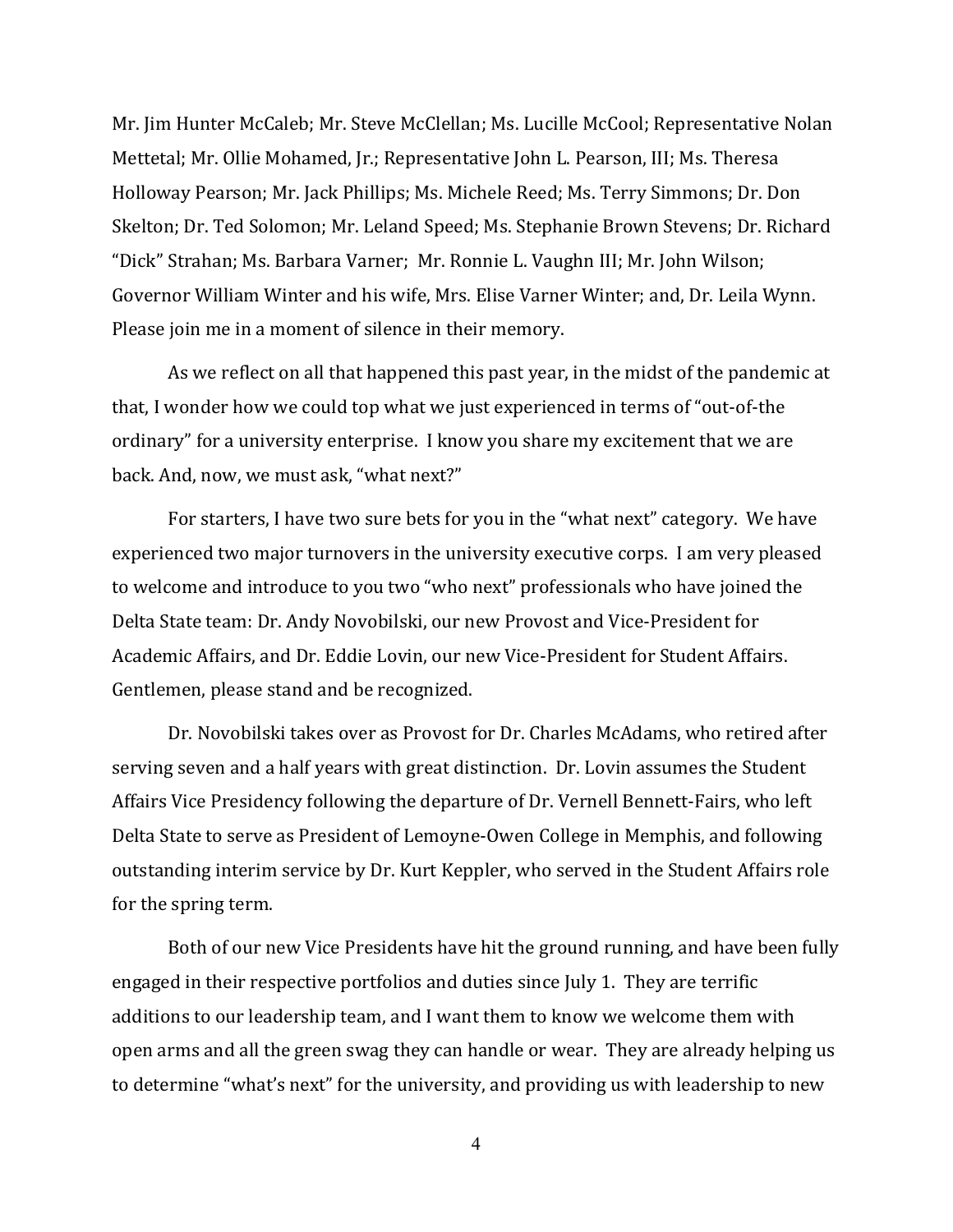levels of excellence and success.

These two new Vice Presidents are key members of the President's Cabinet that also includes: Dr. Michelle Roberts, Vice President for Executive Affairs and Chief of Staff; Mr. Jamie Rutledge, Vice President for Finance and Administration and Chief Financial Officer; Mr. Rick Munroe, Vice President for University Advancement and External Relations; Mr. Mike Kinnison, Director of Athletics; Mr. Will Young, Student Government Association President; Dr. Vicki Bingham, Dean of the Robert E. Smith School of Nursing and Representative of the Academic Council; Ms. Nakikke Wallace, Chair of the Administrative Staff Council; and, Dr. Andrew Wegmann, President of the Faculty Senate. I am fortunate to be surrounded by a very talented group of colleagues, and I thank each of them for their service to Delta State.

Before moving on to more "what's next" items, I'd like to share with you a peek into the treasure chest of the many good things that happened this past year — far too many to mention today. So, be sure to check out the full list at www.deltastate.edu/president/accomplishments. What follows is a diverse sampling of just a few of the university's accomplishments and successes during the previous year.

#### As for campus building projects and renovations,

- We completed the Sillers Coliseum re-roofing, HVAC system, and upgrade to the lighting system.
- Roofing projects for the Wright Art building and the Smith Facilities Management building were completed.
- Phase I of the sidewalk replacement project around the Nowell Union was completed.
- The first phase of planning for an addition and the renovation of the Nursing facility was completed.
- Major renovations of Lawler-Harkins, Cain-Tatum, and Fugler-Hammett residence halls were completed, and are ready for our incoming students.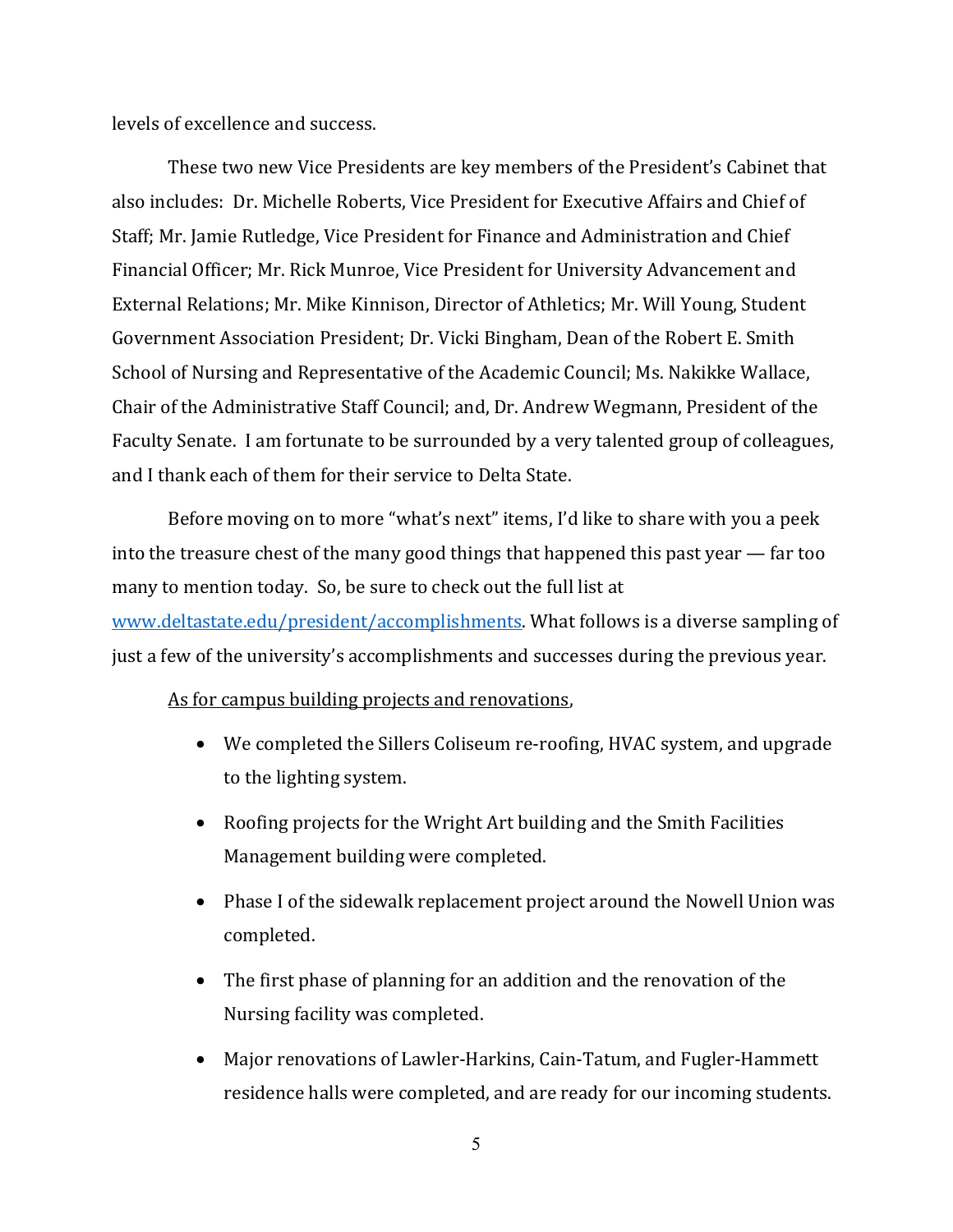- A major project to repair or replace all elevators on campus is underway, and should be completed by October.
- We are replacing roofing for Lawler-Harkins, Cain-Tatum, Fugler-Hammett, Ward Hall, Brumby-Castle, Scott Hall, and the Digital Media Arts Lab.
- Repurposing of several areas in the Nowell Union is underway, including the addition of a game room for students.
- We are moving the convenience store in the Dining Hall back to the Nowell Union.
- In the technology arena, we replaced more than 600 outdated computers for faculty, staff, and students.
- And, we completed the building of the new President's residence, moved in the last week in February, and held a dedication and open house in May. Because of the new COVID-19 surge, we are postponing the back-toschool luncheon that was scheduled for tomorrow. However, I hope to host all of you at the President's home later in the fall for that rescheduled event. Likewise, the Chamber of Commerce's annual "welcome back" reception, previously scheduled for later this afternoon, has been postponed until it's safe to gather socially.

In the category of academics,

- Professor Leslie Stewart served as President of the Mississippi Political Science Association.
- DMI bands performed at Statesmen Kickback, Juke Joint Festival, GRAMMY Museum MS Live on the Lawn/MTV Turns 40 Weekend, and the Delta Soul Charity Golf Tournament.
- Languages and Literature's new Bachelor of Arts curriculum was successfully implemented, and will expand the range of offerings and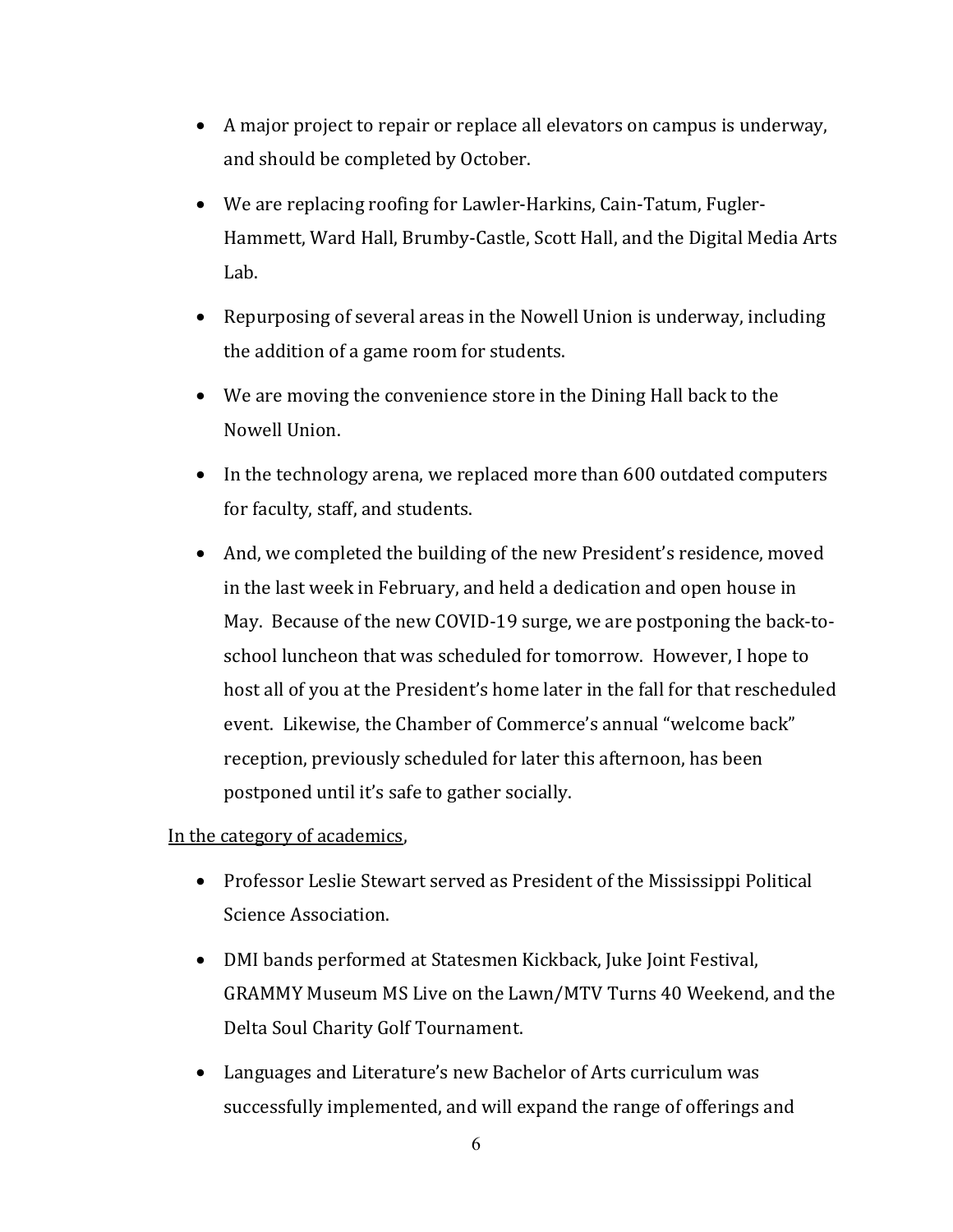deepen student engagement with English-language literatures and world literatures in translation.

- Social Work implemented the first cohort in the new Child Advocacy Studies Certificate Program, and initiated development of a new Delta Children's Advocacy Center.
- Speech and Hearing students performed more than 50 hearing tests this past semester on DSU students and community members.
- Four art faculty members Robyn Wall, Jesse Brown, Nathan Pietrykowski and Will Jacks — and one alumnus, Lawson King, were selected to showcase their work this fall at the Mississippi Invitational exhibition at the Mississippi Museum of Art.
- In Chemistry, Dr. Joseph Bentley was selected as the S.E. Kossman Outstanding Teacher.
- In Music, students Yeim Kim and Cameron Sullivan earned first and second place recognition, respectively, in the Solo Piano Division at the Mississippi Music Teachers Association Collegiate Competitions.
- The College of Business and Aviation obtained reaffirmation of the Bachelor of Commercial Aviation degree with the Aviation Accreditation Board International, and completed construction of the state-of-the-art Financial Investing and Research Lab.
- The College of Business and Aviation was awarded a \$1,050,000, 2.5 year grant from the Kellogg Foundation to establish a Minority Women Business Center, and a \$240,000 USDA grant to begin operations of the Business Assistance Center.
- Dr. Tomeka Harbin was selected as Delta State University's nominee for the IHL Excellence in Diversity and Inclusion Award.
- The College of Education and Human Sciences gained approval of two new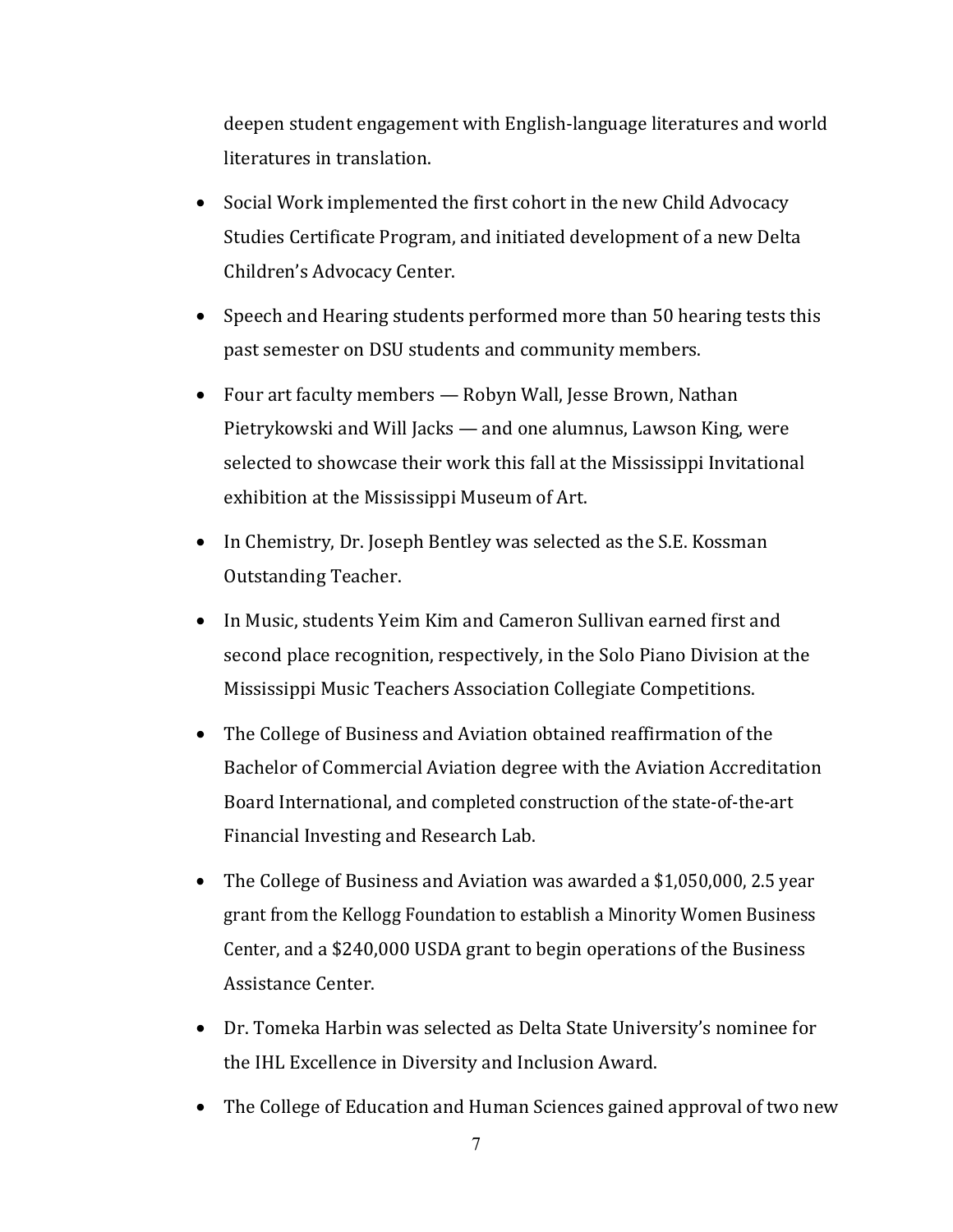Specialist programs that will begin fall 2021 — the Educational Specialist in Curriculum and Instruction and the Educational Specialist in Higher Education.

- The Counselor Education Program received full eight-year accreditation for its programs from the Council for the Accreditation of Counseling and Related Educational Programs (CACREP), and the Hamilton-White Child Development Center received full accreditation through 2026 from the National Association for the Education of Young Children (NAEYC). All educator preparation programs were fully recognized by the Mississippi Department of Education through 2027.
- The School of Nursing was granted 10 years of continued accreditation for all of its nursing programs from the Commission on Collegiate Nursing Education (CCNE) Board of Commissioners. The School of Nursing reports an RN state licensing passing rate of 97%, and a nurse practitioner pass rate of 100%, and it boasts a U.S. News Best Online Master's Program shout-out, and a nationally recognized Most Affordable Doctor of Nursing Practice program, as well.
- Based on annual Institutional Research surveys, the Roberts-LaForge Library once again garnered approval from more than 90% of students and faculty expressing their great satisfaction with library staff.
- From the University Archives, film footage, programs, photographs, and the assistance of University Archivist Emily Jones provided the foundation for the recently released documentary *The Queen of Basketball*, a production focusing on the career of Delta State basketball great Lucy Harris, which premiered at the Tribeca Film Festival in New York City, and will be shown on campus on September 13th.
- Our Graduate School enrollment was the single bright light of increased numbers this past year of COVID-19, with a 3.9% increase in the fall, and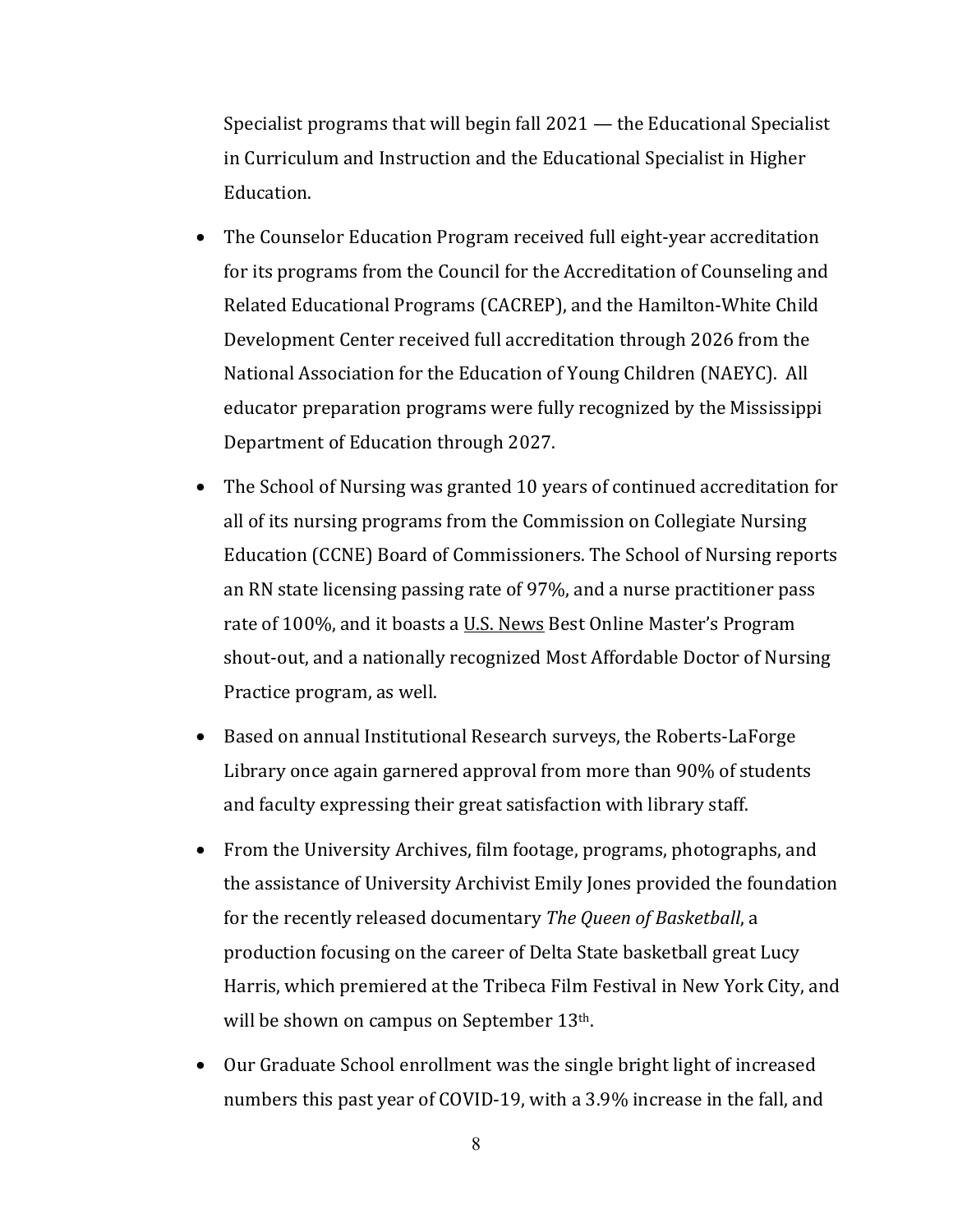an 8.6% increase in the spring. And, the Teach For America Graduate Fellows program will continue with a new grant from the Hearin Foundation.

- The Student Success Center had another great year, and helped fill in a lot of gaps for students during the stressful year of COVID-19. Academic support services continued with a redesigned academic support lab, new funding for the free, 24/7 tutoring service for students, and implementation of the Student Navigators Program.
- In International Education, Delta State has been selected as one of nine new Japan Outreach Initiative (JOI) host sites by the Laurasian Institute for a fully-funded Japanese cultural educator who will be on campus next year.
- The Gertrude C. Ford Center for Teaching and Learning is garnering some attention, as evidenced by the invitation Director Gray Kane received earlier this summer to make a presentation on the topic of online education to international and domestic VIPs at a conference sponsored by the Indo-American Chamber of Commerce.
- In Institutional Research, Effectiveness, and Planning, Director Chrisa Mansell served as Treasurer and Webmaster for the Mississippi Association of Institutional Research.
- The Mississippi Delta National Heritage Area, a cultural heritage development partnership with the National Park Service that is managed by The Delta Center for Culture and Learning on campus, has generated nearly \$4 million in direct federal and state grants to the university since 2010. The latest news is that ours is the first of the 55 National Heritage Areas Congressionally-designated to be added to the African American Civil Rights Network, which highlights key Civil Rights heritage development opportunities for the Mississippi Delta region in tourism,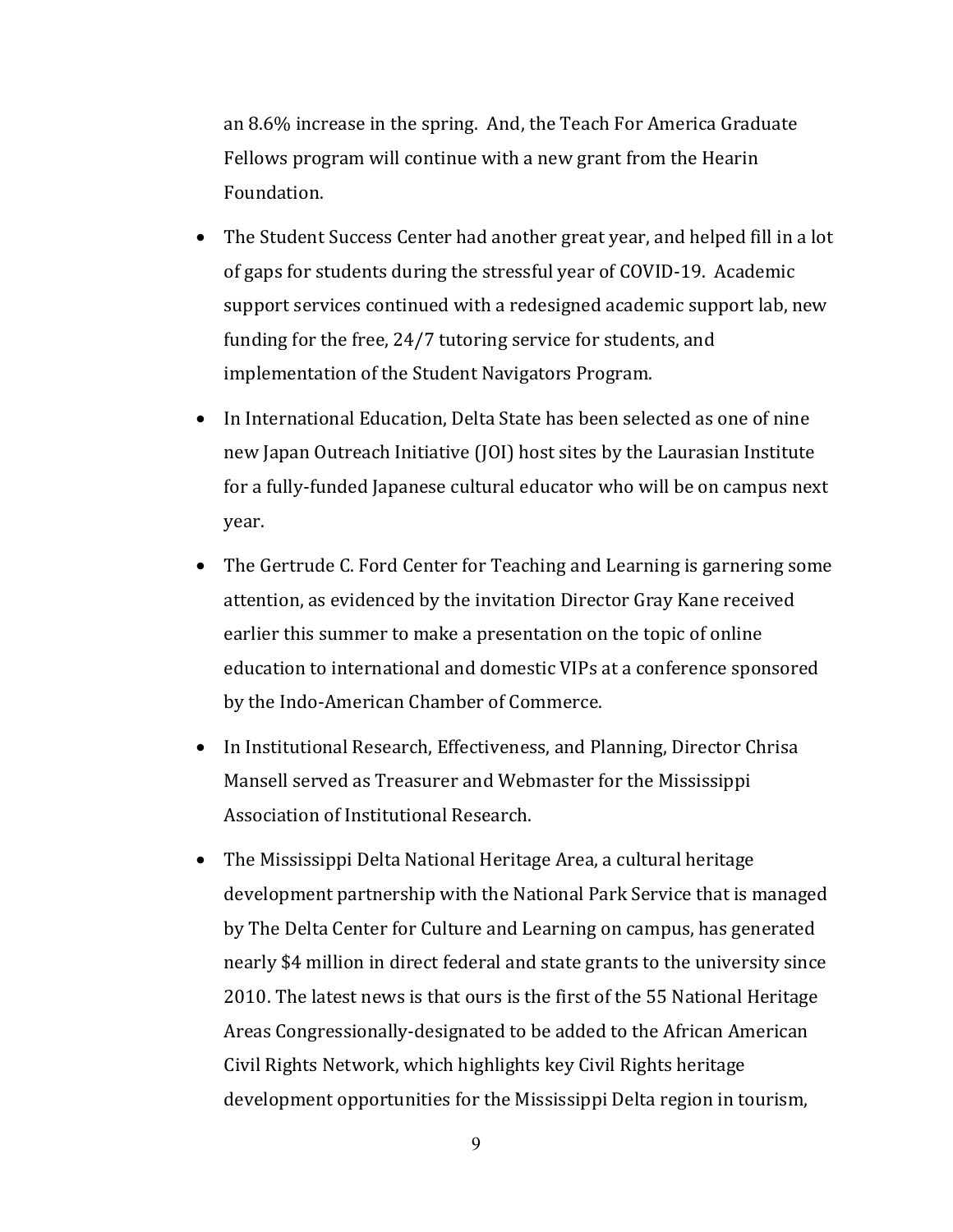education, and interpretation.

- The Delta Center for Culture and Learning's "Most Southern Place on Earth" workshop has been funded for an  $11<sup>th</sup>$  year, and will resume next summer after being postponed due to the pandemic. Over the 11-year period, the workshop has brought approximately \$2 million in National Endowment for the Humanities (NEH) grant funds to Delta State.
- Delta State's 7<sup>th</sup> Annual International Conference on the Blues took the form of a virtual presentation in partnership with Mississippi Delta Blues Festival Brazil Online, a global festival that included performances from Holland, Australia, France, the United Kingdom, Brazil, and the United States, including our own DMI alumnus Keith "Prince of the Delta Blues" Johnson, great nephew of Blues legend Muddy Waters. This fall's conference will be held in person on campus in early October.

#### In the areas of University Advancement, fundraising, and alumni relations,

- The Centennial Capital Campaign continues to progress with great success and more than 60% of our goal already raised.
- The Foundation sponsored a successful and fun high-end donor gala last month, and boasts the creation of a dozen new endowment funds.
- Despite the effects of COVID-19 this past year, annual fundraising is up \$400,000 to \$3.2 million; we had 500 more donors than last year; and, thanks to a robust market, our endowment increased 34% to \$39 million.
- We are engaging our alumni through mentoring opportunities offered on the "DSU Connects" app.
- And, quite notably, Pig Pickin' is back and is slated for September  $11<sup>th</sup>$ , as is Homecoming on October 30th.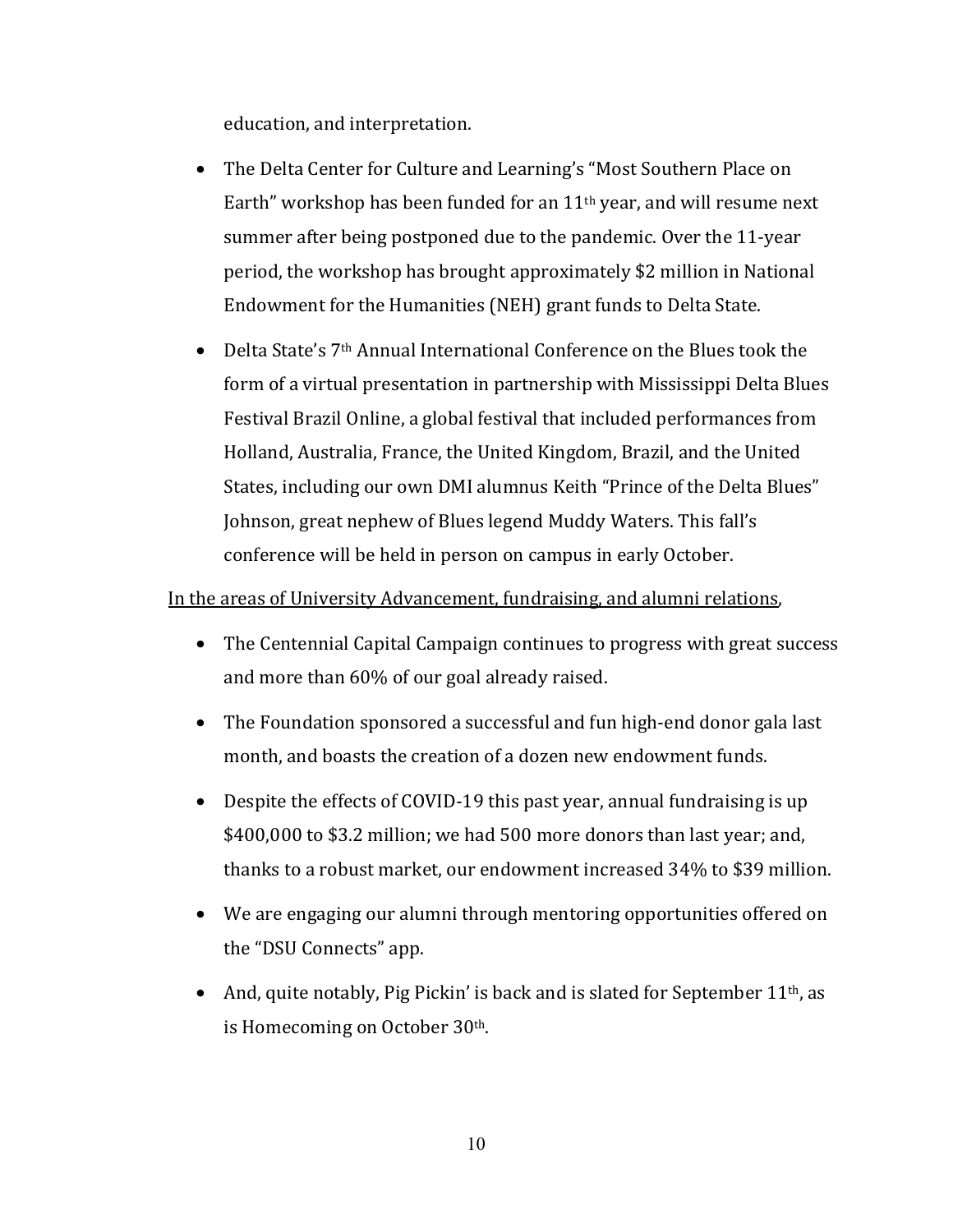## In the world of athletics,

- Despite COVID-19 preventing or shortening a lot of competition, we had some outstanding highlights.
- Both men's and women's swim/dive teams finished in the top ten in the NCAA national meet, and two of our women swimmers and two of our men swimmers won national championships! That is huge! Congratulations to Lucia Martelli, Celeste Turner, Giulio Brugnoni, and Emanuel Fava.
- We can also boast 12 All American Honors in swim/dive.
- Men's tennis and baseball both made NCAA Regional Appearances.
- Two of our student-athletes were selected as Gulf South Conference Commissioner's Top Ten Finalists**:** Kailyn Lofton from softball and Hayden White from baseball.
- The Charles S. Kerg Senior Athlete of the Year Honors went to national champion swimmers Lucia Martelli and Giulio Brugnoni.
- Baseball second baseman Jake Barlow was selected for All American honors, as were Men's Tennis stars Emile Le Terrier and Trey Seymour.
- Former Lady Statesman basketball phenom Debbie Brock became the third Lady Statesmen to be enshrined into the Women's Basketball Hall of Fame.

# In the student affairs area,

- The Interim Vice President restructured the admissions office, and put in place a more strategic approach to student recruitment.
- The division established a Behavior Intervention Team program.
- A student union renovation committee began work on a plan to reimagine the union and its layout and function.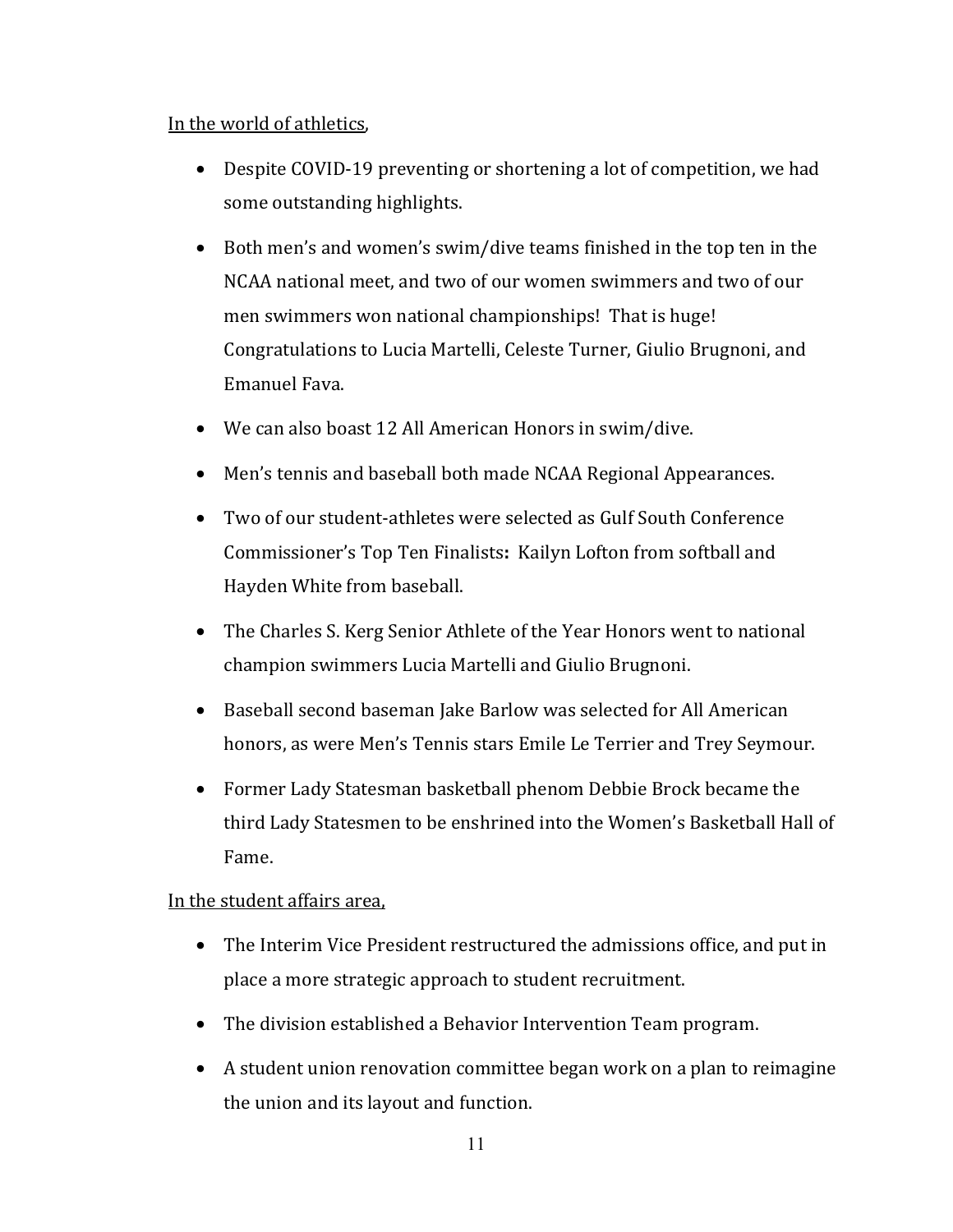• \$2 million in CARES funds were allocated and paid to needy students affected by the pandemic.

### In the executive affairs area,

- Delta State partnered with the Mississippi State Department of Health, Bolivar County, City of Cleveland, and the Bolivar Medical Center Foundation to host a drive-through COVID-19 vaccination site, which resulted in more than 2,200 people being fully vaccinated.
- The system for redesigning the university's scholarship program and policies is in the final stages, and I am pleased to announce that the new system will be fully implemented this academic year. Once complete, Delta State will have a fully automated and streamlined Scholarship Management System that is coordinated with all units across campus and provides timely and accurate university and foundation scholarship information to departments and students.

# And, from my office,

- We revamped our diversity efforts on campus, and re-established the position of Coordinator of Diversity, Equity, and Inclusion to facilitate the success of under-represented students and employees, coordinate the university's diversity initiatives, including serving as Chair of the University's Diversity Committee, and focus on enhancing equity, diversity, and inclusion within the university community.
- And, we proudly raised a new state flag on the Delta State campus.

So, "what's next" for the university and the academy? What can we expect, and what should we think about? Certainly a return to a modicum of normalcy will mean lots of status quo activity, and a return to face-to-face classes as much as possible, which should please most students, faculty, and staff, not to mention parents of students. And, we do need to be very vigilant about the COVID-19 surge we now face.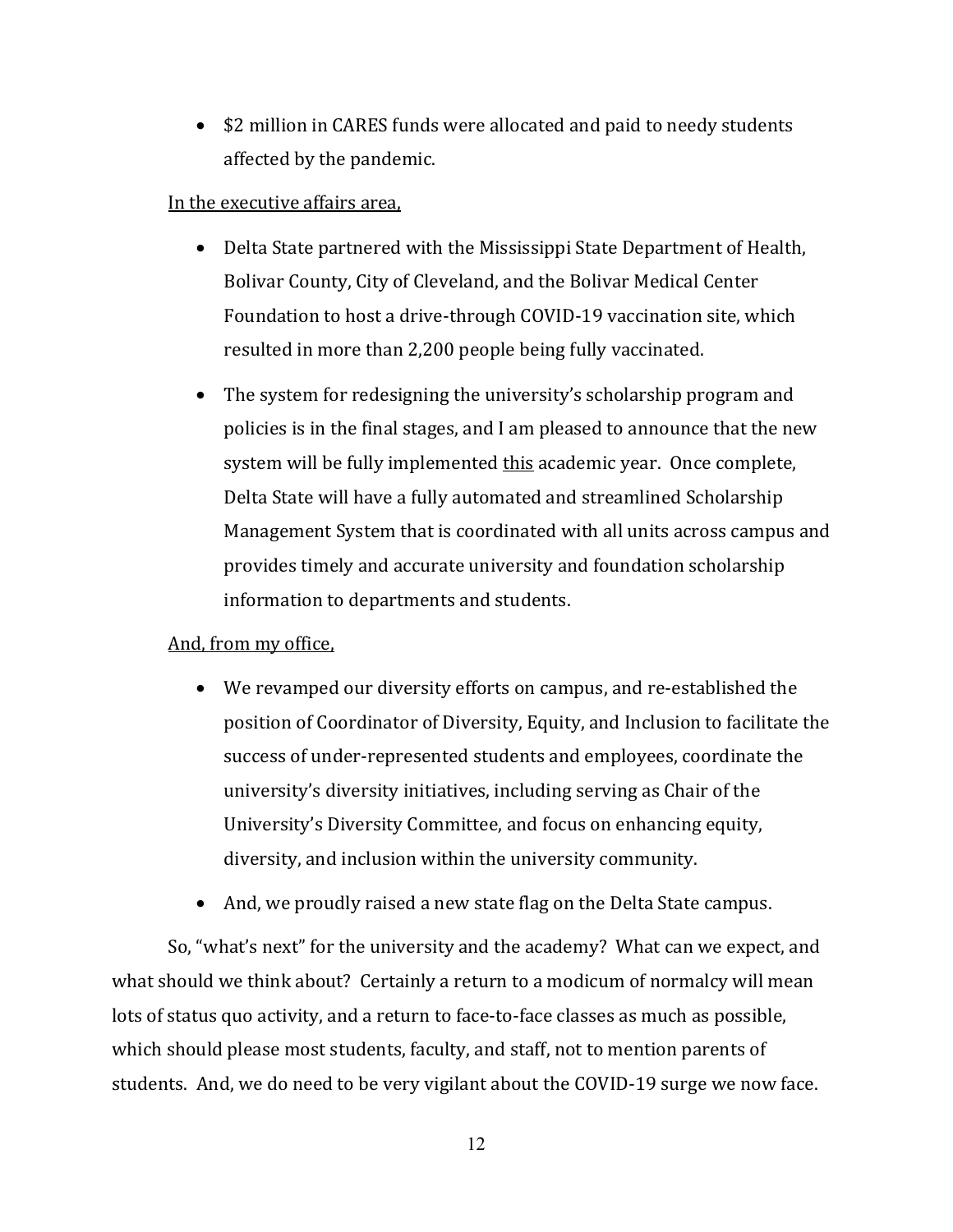But, what beyond that?

As a mini-dive into the realm of higher education "big think," I would like to probe a couple of areas that lie at the very heart of our mission and purpose — teaching and students.

As we consider where the academy is going and how it's changing, it might be instructive to inquire and evaluate among ourselves just what it is that we do best at Delta State? You might rightfully suggest teaching, of course. You might also proffer the qualities of personal attention and extra time for our students, ample student guidance, professional advice, and career mentoring — all very good, relevant, and important. But, to drill down for a moment on the teaching part, perhaps a salient question is "teaching what?" And by that, I don't mean course content. That, of course, is prescribed or suggested according to a specific discipline, course goals, and projected outcomes, and, within the context of the concept and practice of academic freedom. It is outlined in course syllabi. What I'm getting at is the view from the stands and the public perspective — what is the proper scope of what we teach, and do, in our classes for our students?

Dr. Stanley Fish, the noted author of the book, Save the World on Your Own Time, says the answer is simply two things. Faculty should: 1) impart knowledge to students; and, 2) equip them with analytical skills to apply to their careers and professions. That's it. All other values, virtues, lessons, messages, experiences, ideologies, and behavioral traits, he says, are incidental to, and beyond, the key role of the university.

Query: Should faculty, other than by example, be in the business of trying to inculcate students with moral character, respect for others, cultural mores, and political sensitivities or leanings? Meaning, should any of that sort of non-course subject matter be included in the delivery of course content, other than, perhaps, through a scholarly analysis of a cultural or social condition or point of view within the subject matter scope and context of a particular course?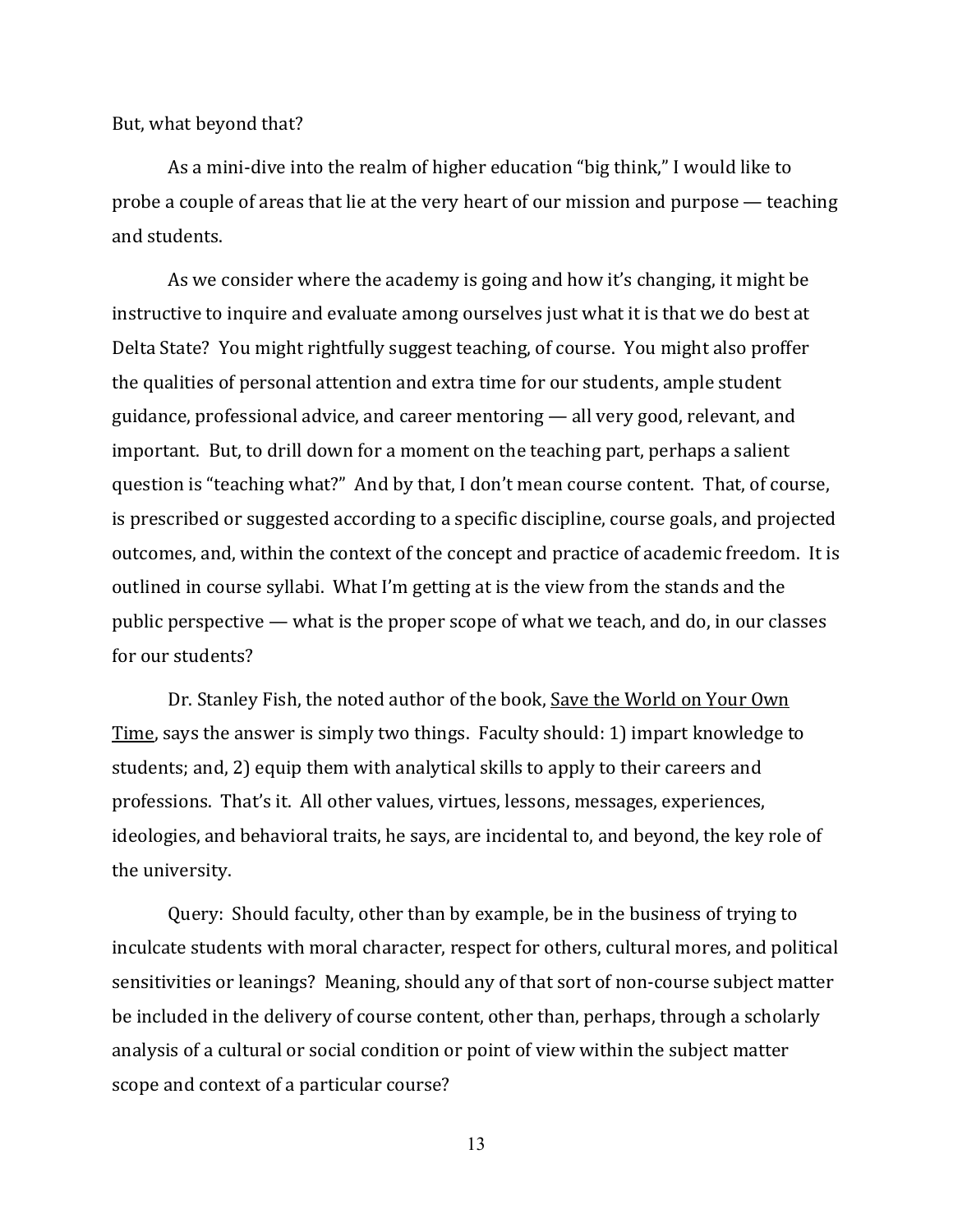Said another way, beyond delivering specific course content in a given field, should professors hold themselves out as moralists, political experts, and agents of change — whether there is a connection to their field or not? It seems to me that if instructors go down that path, they are skating ever so dangerously close to proselytizing and focusing instruction on personal, political, or ideological themes. I would ask, does it benefit the student or university for a professor to opine on his or her own personal views in class about conservative or liberal politics…on the good or evil of immigration policy…on the morality of abortion…on the fairness of our economic system...on the state or lack of social justice in America? That is not to say such issues should not be discussed in courses where the subject matter is properly part of the topical content and course focus. But, even then, the pedagogical goal should be a lesson of information, knowledge, understanding, and analysis, rather than an attempt to persuade the student-learner to adopt one side of an issue or the other.

 So, I would agree with Dr. Fish, the author, that, "neither a university as a collective nor its faculty as individuals should advocate personal, political, moral, or any other kind of views except academic views." As the old adage advises, shouldn't we be about the business of teaching students *how* to think rather than *what* to think about the knowledge imparted to them and issues of the day?

As we ponder "what next" for the university and especially the academy, how closely to these precepts *do* we, or *should* we, adhere? What is the best model? What do you think? Is it what I have just outlined briefly, or something else? From my professional perspective, I like Professor Fish's aspiration, when he writes: "I want an academy inflected by no one's politics, but by the nitty-gritty obligations of teaching and research." There you have it!

It is my hope, and my charge to our faculty, that you are laser-focused on your field of inquiry and expertise as you confer knowledge and skills to your students. As I use to tell my students during my thirty years of teaching at George Washington University, if you want me to share ideas with you about saving the world, our republic,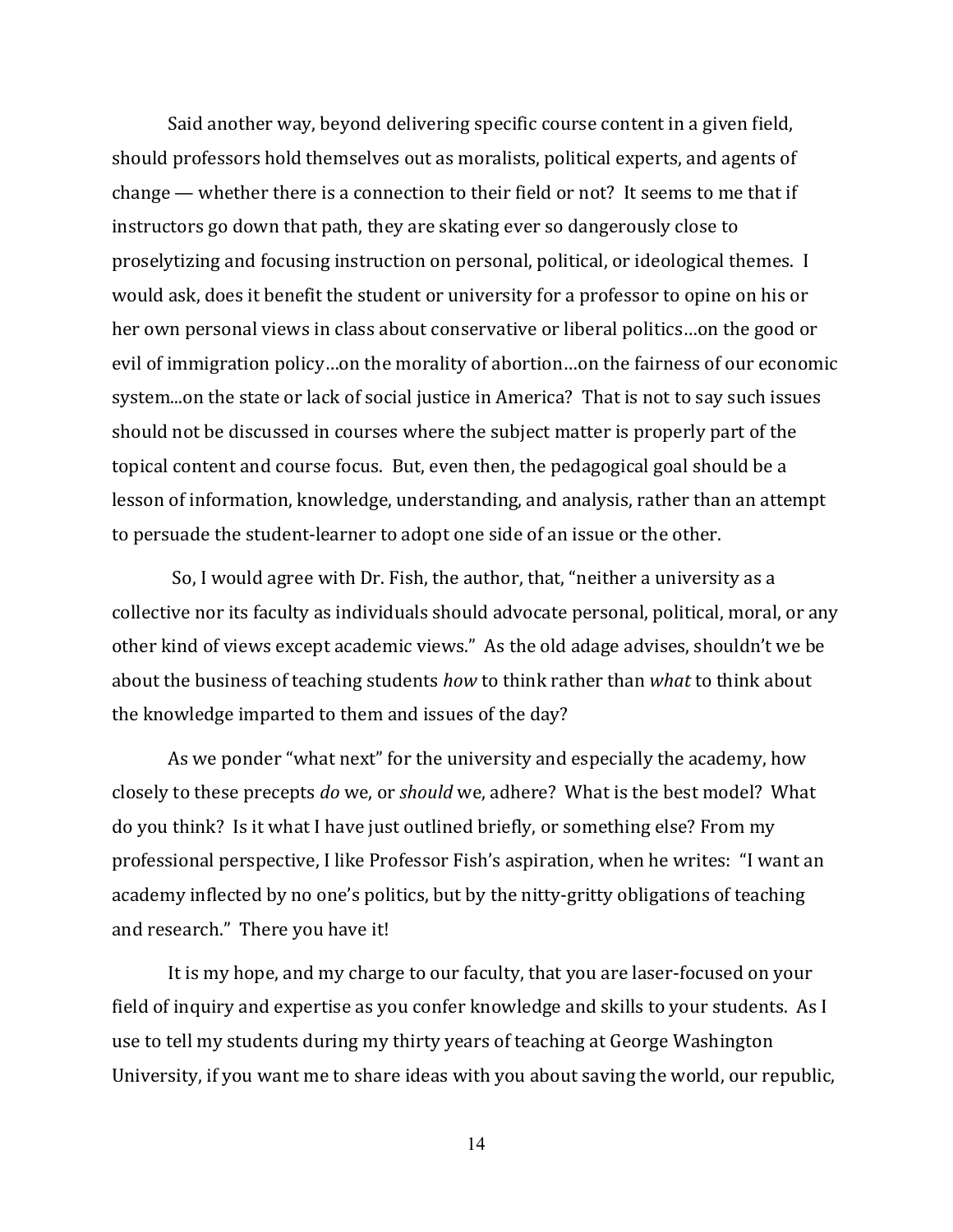the environment, the whales, major league baseball, or your souls, perhaps I should meet you for coffee in the union or in a chat room. The idea is to mentor and advise students, as we should, but stick to the script in your courses, and, then, give them the extra "punch," if you choose to do so, outside the classroom. Advise their student organizations and them personally, be available for student consultation and tutorials, cheer student-athletes at their games and meets, participate in cultural and social programming on campus, engage with your students in academic honor societies and religious organizations, and offer inspiration to your charges. Isn't it preferable and wiser to make those endeavors distinctive add-ons to your obligation to keep courses and the classroom experience scholarly and truly academic in nature?

My guess and observation are that we do a pretty good job on this campus in this area of inquiry, but many universities around the country venture off track, and invite criticism from a cynical public — sometimes fair and sometimes not — that higher education is missing its designated mark, and departing from its basic mission. Just fodder for thought…and for your faculty discussions tomorrow and throughout the year.

What's next regarding our students? What about them? Who are they, and of what kind of stuff are they made?

A timely inquiry and concern that has been around for a few years is, "Are we educating a generation of "snowflakes" who will be part of a "softening" of America?" I worry about that sometimes. And, I'm concerned that higher education, in some places — but hopefully not here — may be enabling recent and new generations of students to have an over-exaggerated sense of a need for "safety" to protect themselves against ideas, free expression, and scholarly debate — the so-called rise of the concept and culture of "safetyism" around the country that seemed to begin just about the time I started my service here in 2013.

Are we coddling and overprotecting our students? I hope not, and I don't think we do that here. But, some schools are. Bizarre cases at universities abound coast to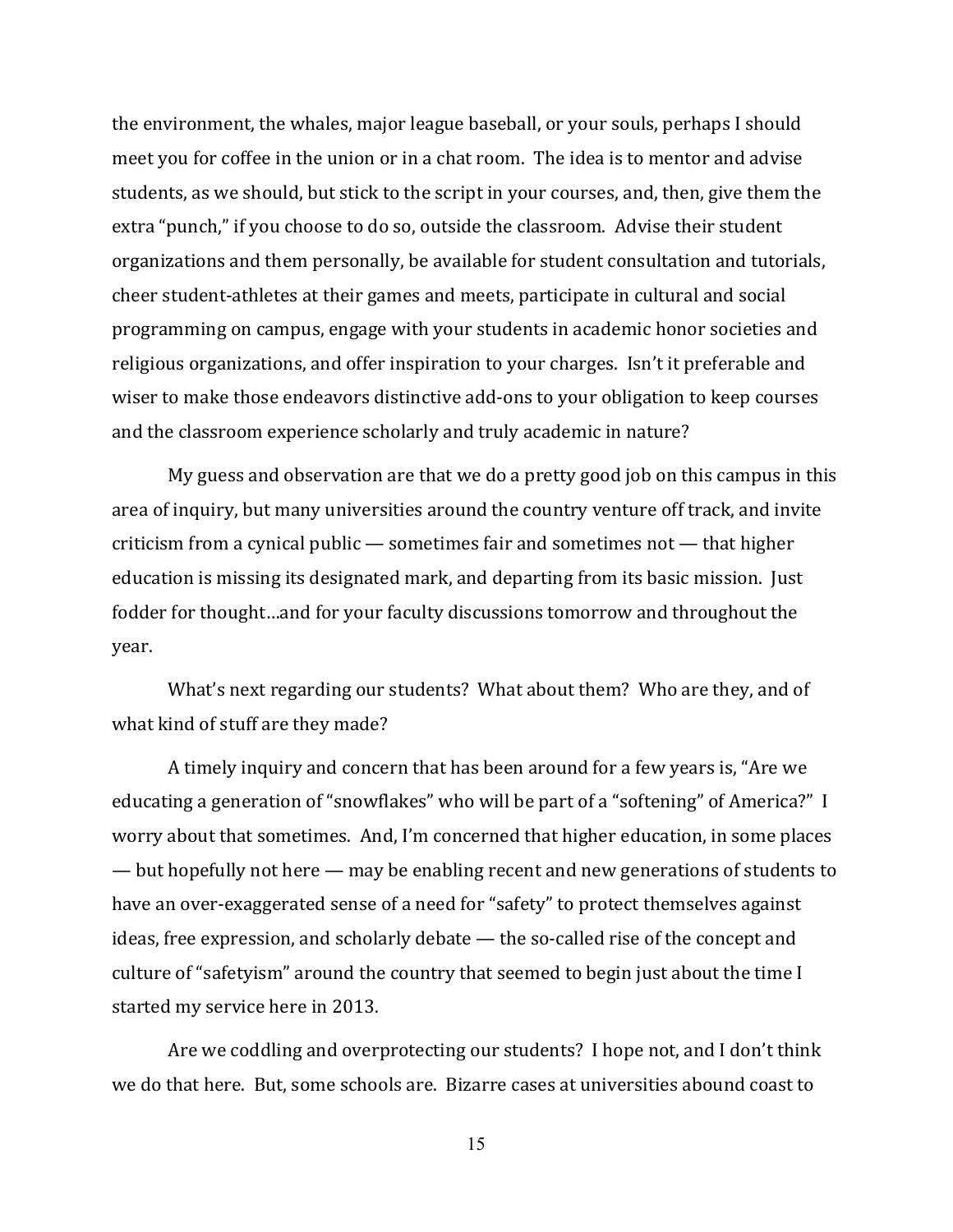coast. In their book, The Coddling of the American Mind, authors Lukianoff and Haidt write about what they describe as three "Great Untruths": 1) the untruth of fragility (what doesn't' kill you will make you weaker); 2) the untruth of emotional reasoning (always trust your feelings); and, 3) the untruth of "us versus them" (that life is a battle between good and evil people). The authors make a good case that those who subscribe to these three misdirected untruths are helping to "soften" and "poison" the next generation of youth, who essentially are actually quite resilient, and not fragile at all; who need to think objectively and critically, not just with an emotional response that feels good; and, who need to learn that the world is not just about binary "us versus them" narratives.

It is important for us as a university to be firm in our resistance to increasing intolerance of opposing viewpoints or issues that simply make us — and our students — uncomfortable. We see far too much of that attitude in a large part of our society that refuses to distinguish facts and truth from myths and lies, and seems to adopt as gospel that every issue lends itself to a binary narrative — good or bad; right or wrong; left or right; liberal or conservative.

As a university, we are a bastion of free speech, and a mecca for the exploration and discussion of every conceivable societal issue. That will remain our culture, at least on my watch. As one professor put it, "No one should have to pass someone else's ideological purity test to be allowed to speak. University life — along with civic life dies without the free exchange of ideas." Consequently, how we teach our students to learn and to think is so important. As we teach them subject matter and how to think in our course content delivery, we are also teaching them, through methodology and context, how to deal with political differences, social injustice, truth versus falsehoods, and the challenges they will face in a world that can be difficult to understand and navigate, and in a society that is rife with the notion and realities of culture wars. Similarly, programs and events outside the classroom — such as our various conferences on race, international business, counseling, social work, and the blues; university colloquia; student organization events; and, a host of multi-cultural and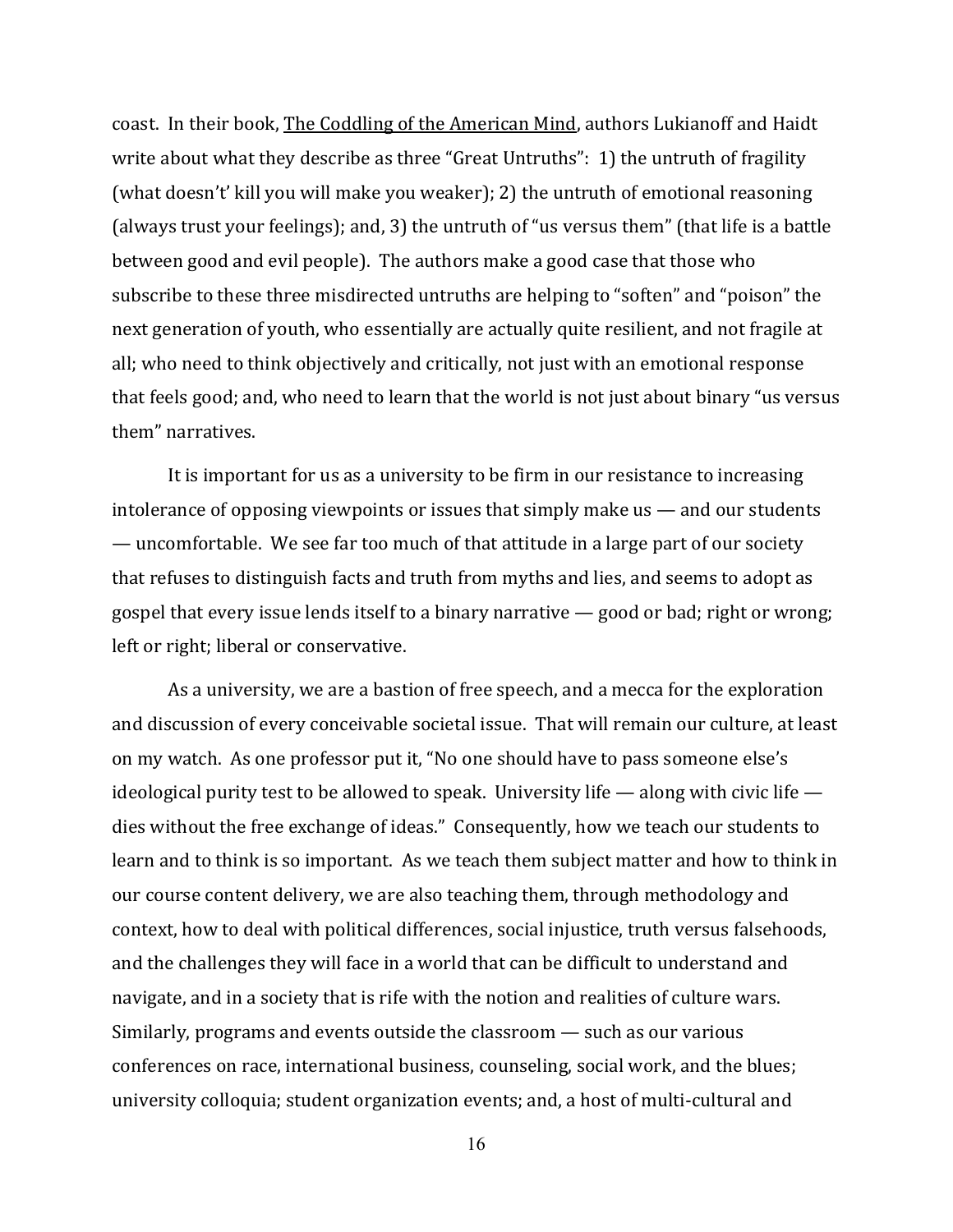social events hosted on campus — should provide those lessons on a different, yet important level, while reflecting respect for free speech, intellectual inquiry, and open discussion.

We are told that we are engaging now with the so-called iGen generation of students — the internet generation — those born between 1995 and 2012. As the Coddling book authors note, these students are the first to grow up with the internet in their pockets. The authors suggest that the social lives of average American teens changed radically between 2007 and 2012 with the proliferation of social media platforms that have become almost an addiction for their users. The former president of Facebook even admitted that, in building social media platforms, the idea was, "how could we consume as much of your time and conscious attention as possible?" As a result, iGen is the first generation to spend its formative teenage years immersed in social media and the use of smartphones and other electronic devices.

Another author, Jean Twenge, a social psychologist, offers that children grow up more slowly today, and that transitional milestone events like a part-time job, driving a car, and dating are happening later for many kids. No surprise to any of us, many young people spend a lot of time alone with their devices and screens. Thus, they arrive at college having spent less time, than previous generations, being outside, going out with friends, socializing in person, and being unsupervised by a parent or other adult — all of which delays their ability to grow up and mature as a young adult. Twenge says that "18 year olds now act like 15 year olds use to…teens are physically safer than ever, yet they are more mentally vulnerable." So, we are seeing that many of these young people suffer anxiety and depression, and this university and others across the country will likely face a major challenge this fall in dealing with student mental health needs, especially given the sequestered nature of the last year and a half.

Certainly "helicopter" and paranoid parenting has contributed to the onset of "safetyism," but child development experts, including our own on this campus, will tell us that children are naturally antifragile, so overprotection can make them weaker and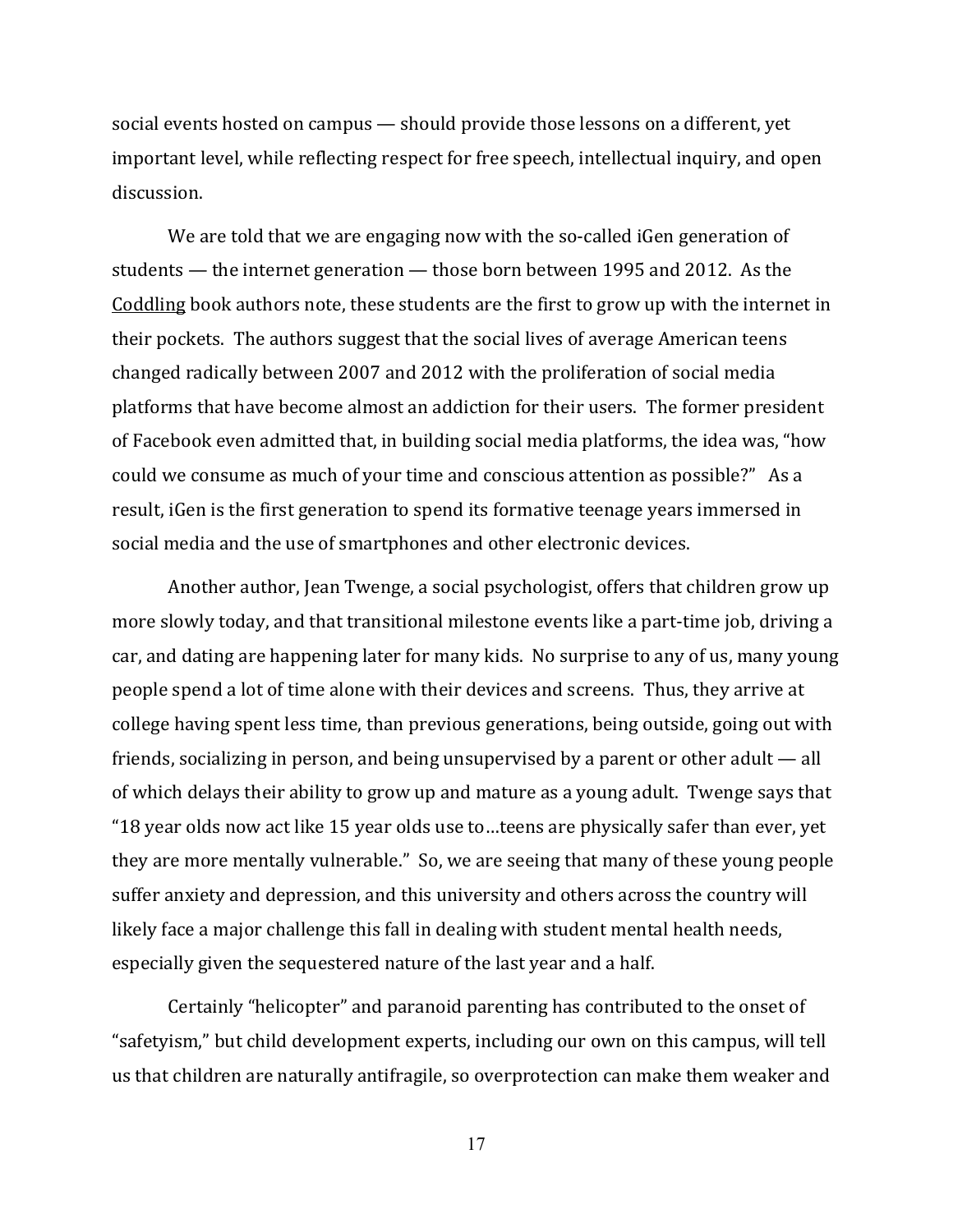less resilient later in their development. As a university, we certainly don't need to be providing a culture of so-called "safetyism" that exacerbates this situation. Free play is what's needed for growing children…let them have a little space and unsupervised time. And free time and speech and expression and movement to explore and learn, even occasionally at one's peril perhaps, are what are needed at the college stage. As a student, I certainly experienced that environment on this very campus, and I wish that for today's students as well, just with a much higher level of technology and sophistication.

For our part as the university professionals mentoring new generations of college students, we should be careful in our zeal to provide and protect them so as not to overdo it by creating rules and regulations that have a chilling effect on speech or set up some standard meant in good faith, but misdirected, to protect our students from an incident of emotional discomfort or other real-world lesson that all of us know actually builds character and prepares us for the real world. Some of us call it common sense and real-world reality. We need to keep all that in mind as we prepare our students to enter a society that badly needs their thoughtful contributions and engagement.

A quote worth pondering from the authors of Coddling: "Something is going badly wrong for American teenagers, as we can see in the statistics on depression, anxiety, and suicide. Something is going very wrong on many college campuses, as we can see in the growth of a call-out culture, in the rise in efforts to disinvite or shout down visiting speakers, and in changing norms about speech, including a recent tendency to evaluate speech in terms of safety and danger. This new culture of "safetyism" and vindictive protectiveness is bad for students and bad for universities."

How about these as positive traits of a forward-thinking university, again from the authors of Coddling: a high tolerance for vigorous disagreement, but no tolerance for violence or intimidation; a presumption that students are antifragile, but with the recognition that many of them need support in their quest for emotional growth; an institutional climate in which all community members can depend on freedom of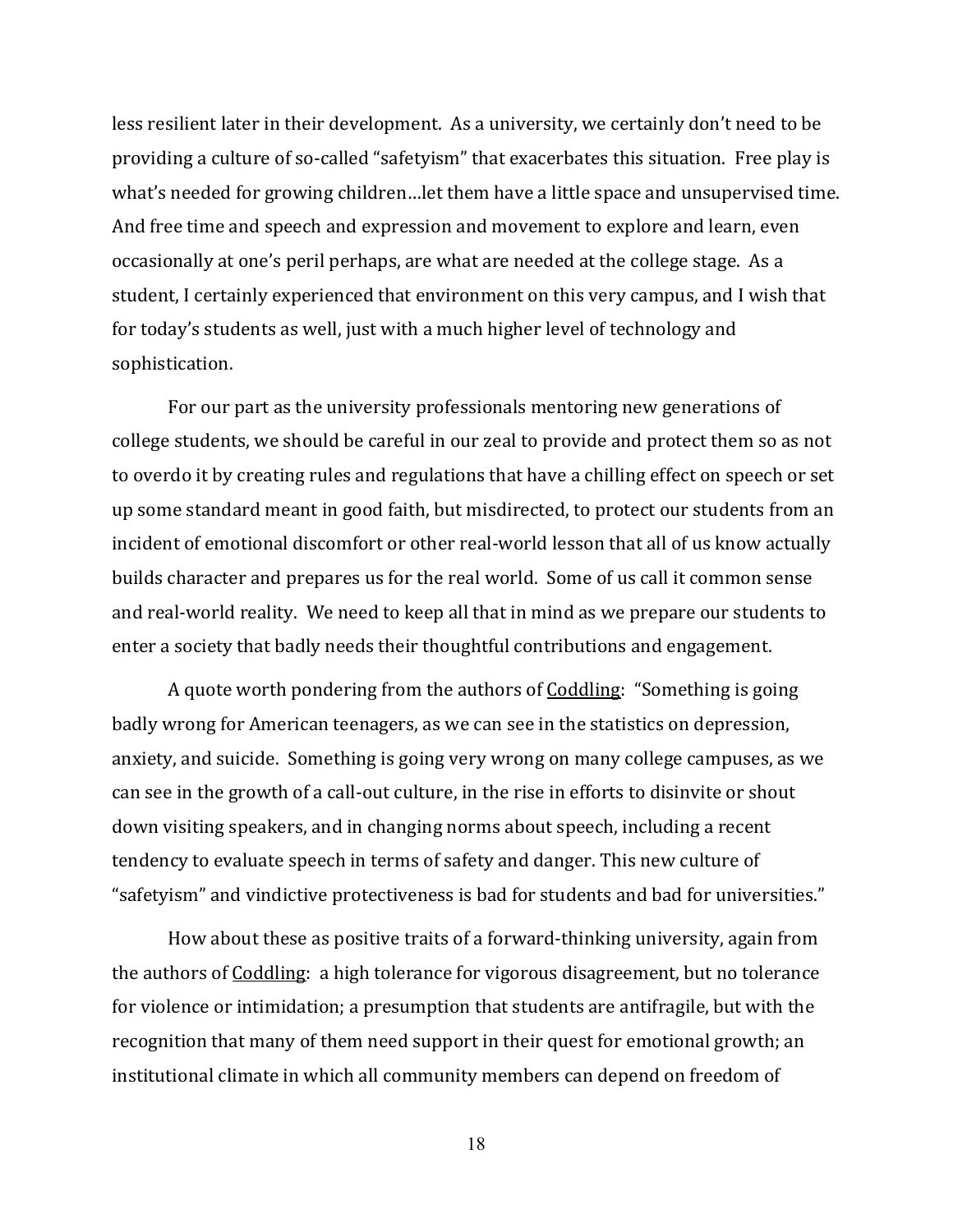inquiry, and on differences and disagreements being productively explored; and, finally, a community where everyone knows they are physically safe and that they belong? How do we at Delta State stack up?

I believe that we have that profile pretty much in place at Delta State, and I encourage all of us to nurture the growth and development of that culture in every way possible — for our students and for ourselves. What are our challenges going forward? Relevance? Curricula? Technology? Stable enrollment numbers? Student preparedness? Access to college? Tuition? Public support? Private support? These are some of the critical points for consideration in higher education generally, and certainly as we approach our centennial. In your meetings and deliberations, as well as in your private water cooler conversations, I urge you to discuss these issues, and contribute to the narrative as we reimagine our academic roles and build a better university. Don't be afraid of upsetting the status quo. Just because we did something yesterday doesn't mean it's sacrosanct now or in the future. Again, I share these perspectives as food for thought.

As former U.S. Senator Bob Kerrey notes in his foreword to the book, Building the Intentional University, "…most Americans do not understand the role played by the voluntary system of regulating colleges and universities. Most do not understand the importance of regional accreditation in determining the quality and the cost of college. Most do not understand how academic and administrative decisions get made inside U.S. colleges. As a consequence, they do not appreciate how difficult it can be to make even obviously good decisions that would improve outcomes. And, most do not understand how important the boards of governors of colleges and universities are in supporting academic leaders when they do what good leaders do: make difficult choices they believe will improve their institution." On this campus, we make those choices every day, and each and every one of those decisions is guided by the mantra "what is best for Delta State University."

As I wrap up, I would like to share a few comments about vision. Vision: a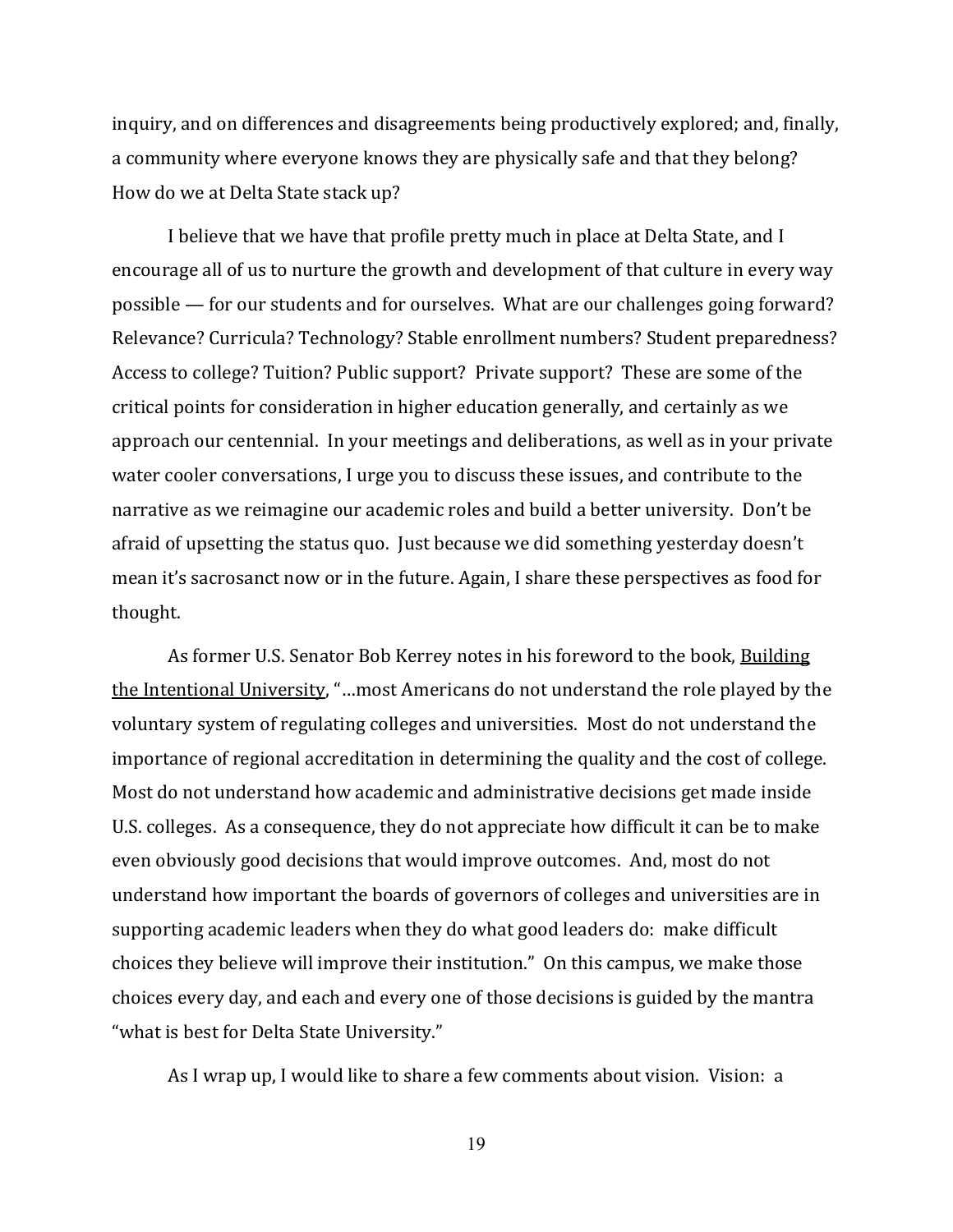snapshot of what Delta State can be in the future and in the service of our students. Vision: what we believe our priorities should be as we build our future together. Vision: how we should apply our resources to the planning and execution of key strategies necessary to reach our goals. Vision: where we want to be in the year of our centennial in 2025 and beyond.

For a quick moment, if you will, please travel with me, in your imagination, to a future year to see how vision can play out. It is 2027 — six years from now — and we are looking back at some terrific things that have happened at Delta State since 2021…a "Top 10" list:

- 1. What a wonderful centennial celebration we had in 2025! The return of so many alumni and friends to campus breathed new life into this 100 year old institution, and made us all proud. Our endowment soared to \$60 million.
- 2. Through the generosity of three families who made seven-figure gifts to our foundation endowment, new family scholarships now provide financial support to more than 400 students who otherwise might not have the opportunity to go to college.
- 3. Thanks to prudent use of bond money and a major gift from a loyal alumnus, the Delta State Honors College, located in old Ward Hall next door to the Nowell Union, just celebrated its third year, with cohorts of 60 high-achieving students, three of whom received Goldwater, Truman, and Fulbright postgraduate scholarships.
- 4. Delta State's Student Success Center is celebrating its 15<sup>th</sup> year of providing top-flight supplemental academic assistance to hundreds of students each year, and their programs have helped us reach a new 4-year graduation rate of 65%.
- 5. Now in its 33rd year, the Bologna Performing Arts Center was just recognized by the National Endowment for the Arts for its year-round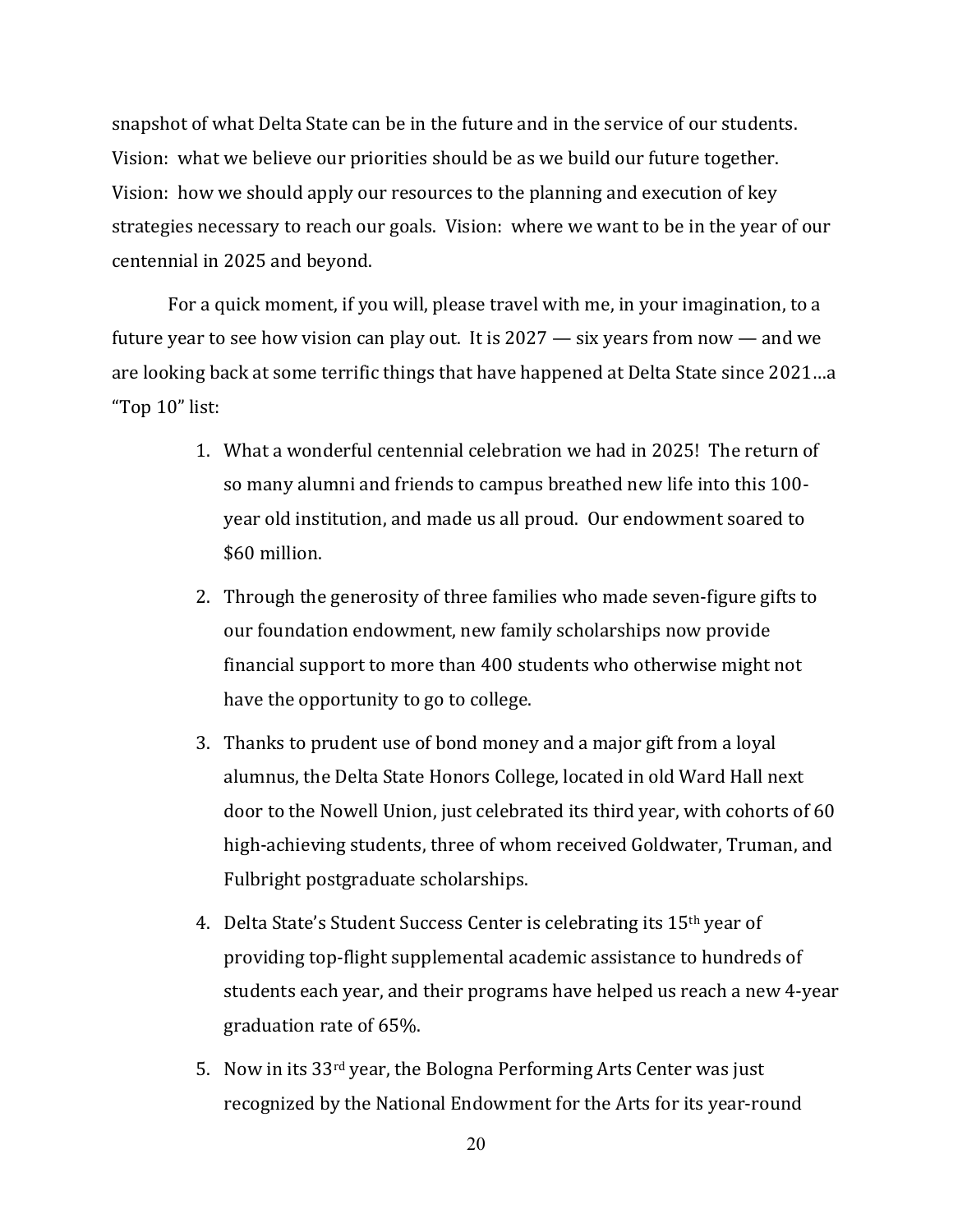youth educational programming, and crowned its year with a performance by Ringo Starr and his All-Star Band.

- 6. Last year, the Delta Music Institute honored its second DSU alumnus who won a GRAMMY for best new song that was recorded in Studio A on the Fighting Okra label.
- 7. Delta State's Heritage, Cultural, and Visitors Center in the old Hugh White Stadium dormitory hosted more than 5,000 visitors last year, who were here on campus for ball games, cultural events, Delta Center programs, alumni meetings, conferences, and tours of the campus after visiting the GRAMMY Museum.
- 8. The first animated video game developed and produced by a student in our Digital Media Arts Center reached national and international markets, and topped the sales charts among all video games last year.
- 9. Delta State's nursing program, with the facility addition back in 2023, increased its size by 80 nursing students, and is the leading provider of nurses in the Delta and beyond.
- 10. In the last two years alone, Delta State's Center for Global Engagement, which is located in the old Cleveland Hall and was established thanks to a generous gift from an alumnus, has hosted a record 350 international students from 60 countries, has supported 200 DSU students who studied abroad, has assisted 10 faculty members to become Fulbright Scholars teaching and researching overseas, and has facilitated visiting scholars and artists from 14 different countries.

Did you enjoy that magical trip into the future? Are those realistic goals? Vision: whatever our minds can conceive, we can achieve. With smart planning, continuing support from the state, a robust enrollment, generous alumni benefactors, and your engagement, every part of the dreamscape I described is possible. Together, let's make that vision for tomorrow a reality starting today.